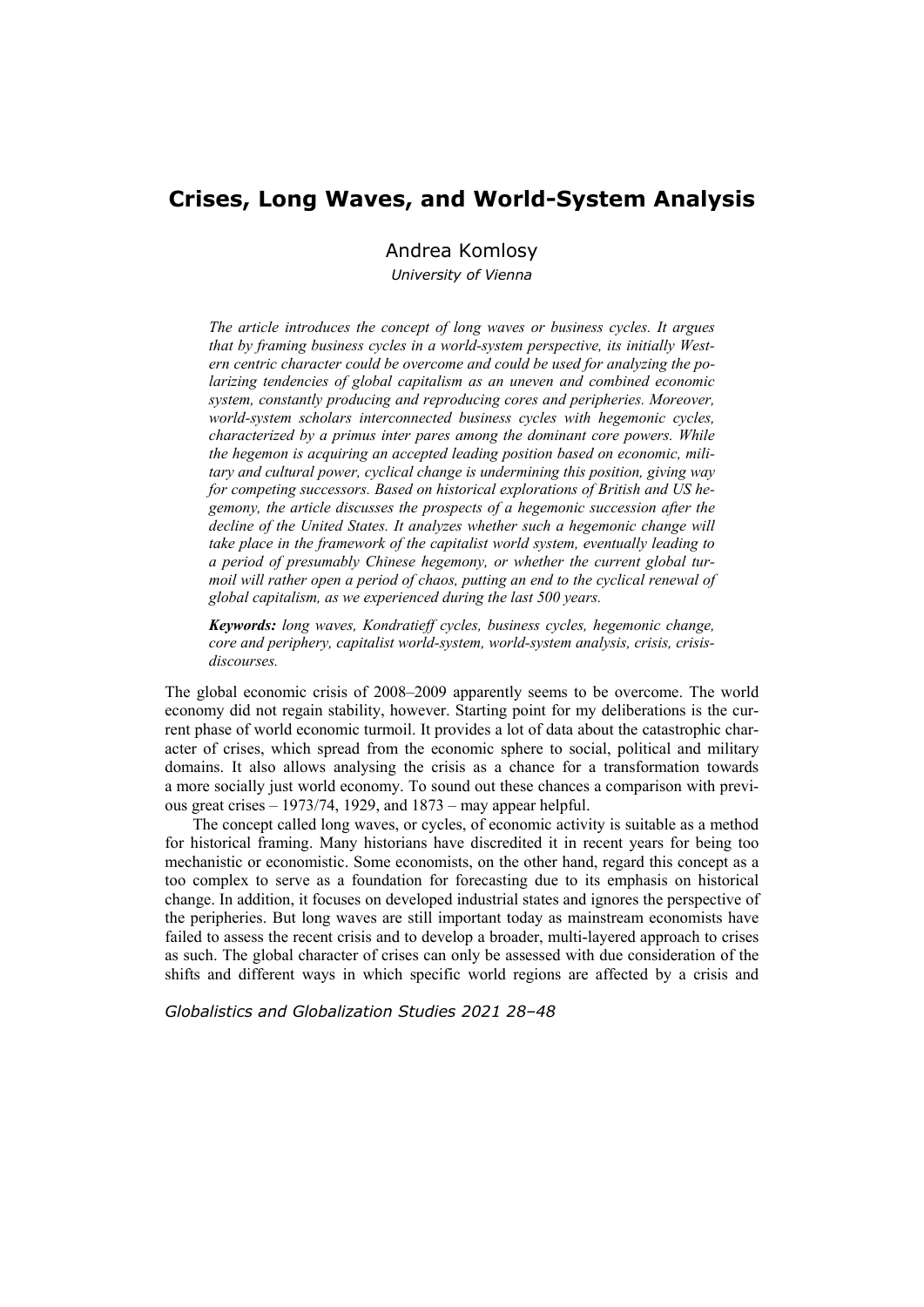the restructuring measures resulting from it. From the perspective of a world-system analysis long waves are used in order to put geographical inequality on a regional, national and global scale as well as their dynamization through crisis in relation to the sequential pattern of economic cycles. In this regard, historical comparisons are used to discuss whether economic crises are of a system-stabilizing or system-overcoming nature. Core formation, peripheralization, competition and hegemonic shifts within the world economy can contribute towards a more complex assessment of crises. Moreover, I will also address crisisdiscourses and perceptions of crisis which do not always concur with ostensible economic parameters.

## **1. Long Waves**

Long waves are a method of classifying the cyclical progression of the capitalist economy by using models of short-, medium-, and long-term movements of waves (up- and downturns, expansions and contractions, growth and shrinking) for measuring. In doing so the different explanations from different ideological worldviews – cycles of innovation (Kondratieff 1993 [1925]: 24–83; Schumpeter 1939), capital accumulation (Karl Marx and Ernest Mandel 1980) or the political economic regime (Bornschier and Lengyel 1992) – show great compatibility. In contrast to shorter investment- and business cycles, long waves basically consist of an upswing which usually lasts about 20–25 years so far (also called Kondratieff-A-phase) and is characterized by widening production and demand with growing prices and growing rates of profits. These are followed by a downturn of equally long duration (called Kondratieff-B-phase) initiated by a crisis of profit and overproduction. It provides an impetus to efforts to achieve lower costs and rationalization, thus creating the conditions for a new upswing. This phase is characterized by sharper competition between companies, many of which cannot hope to survive. The fall in prices and profits causes a flight into financial markets, opening a new role for business locations in the periphery. By taking a closer look, a long wave, *i.e*.*,* a cycle, can be separated into four phases: prosperity, recession, depression, and recovery.



**Kondratieff cycles** 



*Source:* URL: http://de.wikipedia.org/wiki/Kondratjew-Zyklus*.*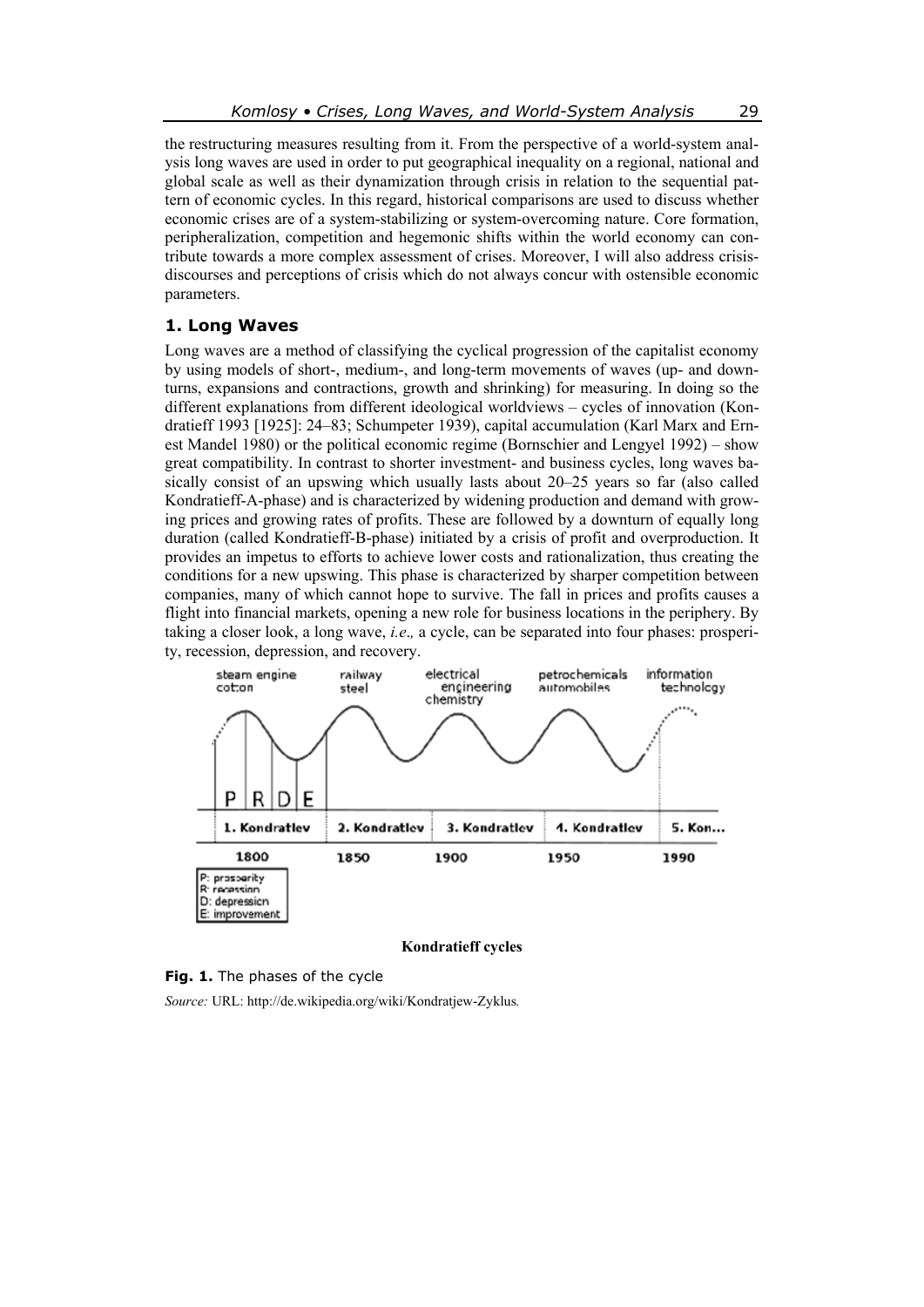Since long waves have been observed but not reliably proven or justified they are considered to be economistic, mechanistic and too schematic to do justice to the complexities of the real world. This is true. They cannot represent reality. They give an impression of repetition although the root causes for each cycle are different. They are vague, open for interpretation and do not allow making predictions. However, this does not distinguish them from other construction models usually used in social sciences. Here they are used for structuring and comparing complex developments. The aim of this exercise is to study the great historical world economic crises. Can cyclical models lead to a deeper understanding of crises and eventually even contribute to predicting future developments?

# **2. Historical Cycles**

The cycles or long waves described by and named after Nikolai Kondratieff in 1925 derive from movements of production, prices and wages within the industrial sector of the respectively leading industrial countries. The first Kondratieff cycle began with the first high phase of the Industrial revolution carried by the mechanization of the textile industry in the UK, which began around 1790. The leading industrial sectors during the following A-phases were the railway industry (the 2<sup>nd</sup> Kondratieff-cycle, 1850ff.), steel, electrical, chemical and food industries (the  $3<sup>rd</sup>$  Kondratieff-cycle, 1896ff.) as well as car manufacturing (the  $4<sup>th</sup>$  Kondratieff-cycle, 1945ff.). There exists substantial consensus about the A-phase of the  $4<sup>th</sup>$  Kondratieff-cycle being fed by reconstruction after World War II, leading to unforeseen potentials in demand for consumer goods being mobilized and affecting several surrounding sectors. At the turn of the 1960s – the 1970s the rates of profits sank. This, together with the rise in oil prices, culminated in the world economic crisis of 1973/74.

| Kondratieff A-Phase                                 | Kondratieff B-Phase |
|-----------------------------------------------------|---------------------|
| 1790-1820                                           | 1820-1850           |
| Textile industry                                    |                     |
| 1850–1873                                           | 1873-1896           |
| Railways, steel                                     |                     |
| 1896-1914                                           | 1914–1945           |
| Electrical, chemical and food processing industries |                     |
| 1945–1973                                           | 1973-1990?          |
| Petrochemical industries, car manufacturing         |                     |

|  |  |  |  |  | Table 1. Long waves according to Kondratieff |
|--|--|--|--|--|----------------------------------------------|
|--|--|--|--|--|----------------------------------------------|

A phase of prosperity where a new lead-product, source of energy and propulsion technology (hydro power > steam power > electrical engine > conveyor belt) was met by growing demand carried within itself the first germs of crisis (recession) in form of exhaustion of profit margins, the strengthening of competition and market saturation. Depression duly follows. Phases of depression are marked not only by downturns and collapse but also by a search for renewal: rationalisation in existing industries, product innovation in new sectors, development of new technologies, raw materials or their substitution, lowering of labour costs through scientific management (factory system, Taylorism, Fordism) in the centre and the acquisition of new sources of raw materials and extended workshops in the periphery of the world economy. During the transition from depression (B-phase) to recovery (A-phase) political-economic framework conditions in individual states also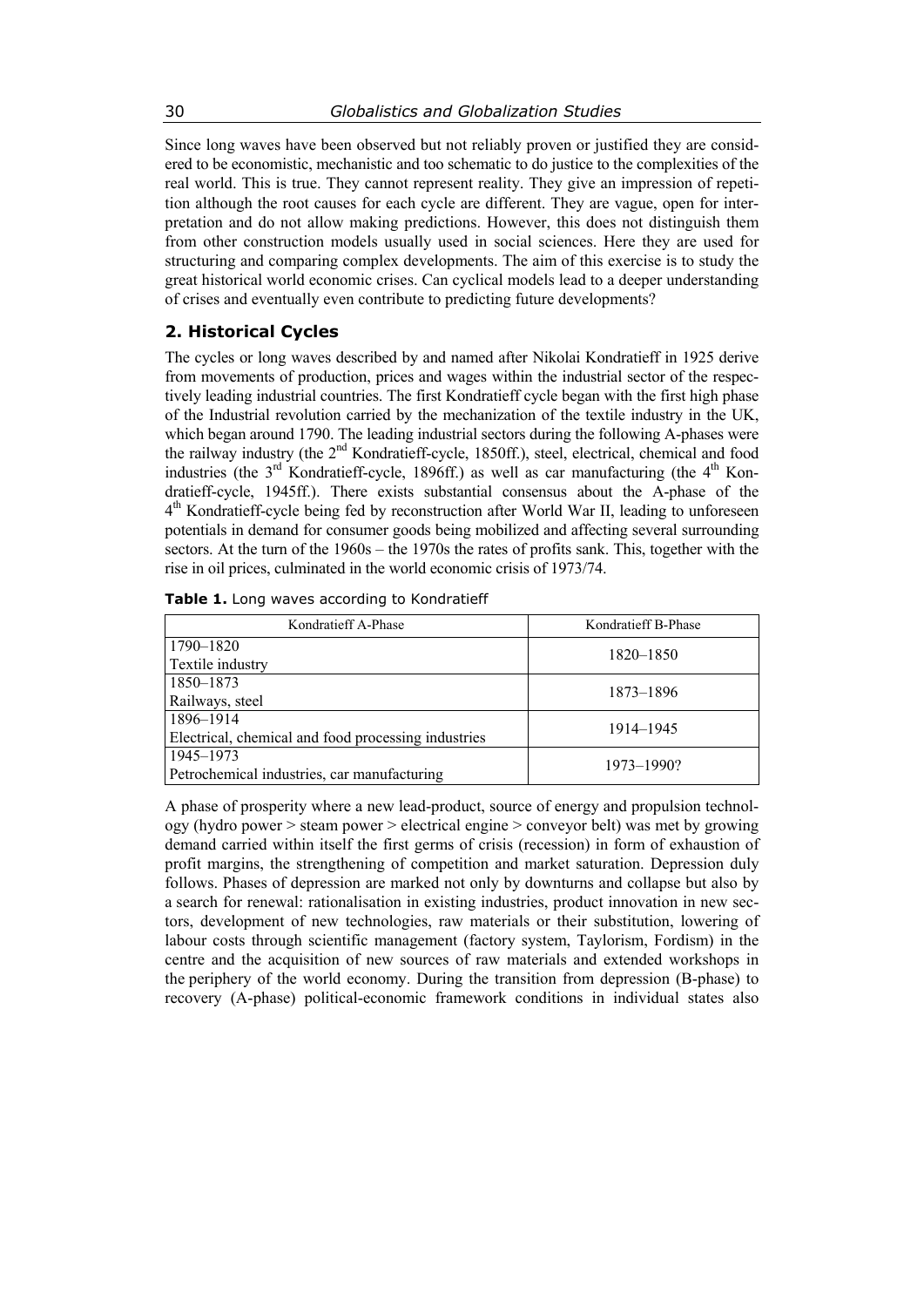change, meaning the legal, institutional embedding and safeguarding of the newly adopted accumulation-strategy. If needed, production and demand will be stimulated by military means – in the full knowledge that devastation caused by war could form the basis for the next upswing. The orchestration on state level is accompanied by attempts for an internationally coordinated regulation from which established producers expect protection of their advantages, whilst developing and emerging nations expect help in their attempts to catch up in their development.

Actually, looking at the sequence of prosperity and recession or depression and recovery before and after the peak or the low level, as Schumpeter did in his *Business Cycles* (1993), provide a more applicable subcategorization than the mere division into A-upswing and B-downturn phases.

When comparing the world economic crisis of 1873 and 1973/74, similar patterns can be found despite all the differences between them.<sup>1</sup> 1873 marks the turn from the years of rapid industrial expansion carried by the railway boom between 1867 and 1873 to a longterm phase of stagnation. This period was marked by numerous innovations led by automation of production, the spreading of industrialization towards chemical processes and food processing as well as the development of electrical industries which in the end led to the turn from central transmission belts to the development of single motor drives. This started a modernization of industrial facilities during the phase of depression. In order to survive the competitive climate rural regions in the periphery were developed for industrial use due to lower land prices and labour costs. Locations outside Europe except for the United States, Japan as well as smaller enclaves in British India and Mexico did not experience factory-style industrialization: their role was to deliver raw materials and food as well as to provide markets for ready-made goods manufactured in the industrializing nations. Colonies and economically dependent nations were bound to European colonial powers by way of 'classical imperialism' in order to safeguard economic and strategic resources against competing interests. In the industrial countries factory labour expanded massively. Factories were organized according to Taylorist principles. Daily life and people's lives changed significantly due to wage labour, urbanization, state regulation, mobility and commodification. These adjustments carried the second phase of industrial expansion from 1896–1912.

The global economic crisis of 1929/31 is more complex than the crisis of 1873 and 1973, as the era between the two world wars was strongly conditioned by the dynamics caused by political events (Galbraith 2009; Roth 2009: 285ff; Wolf 2009: 182–185). Usual periodizations describe both world wars including the phase between the wars as one longterm period of crisis. However, the First World War can also be seen as the last effort to prolong the A-phase of the second period of expansion by increasing the demand for war materials and thus breathing life into the economy. For the Axis powers this renewal ended in failure followed by the break-up of major empires, new states being founded and, in case of Russia, one social revolution leading to the foundation of the USSR.

From the point of view of the majority of the population, military conscription and service, battles of production and serving at the home front cannot be equated with the term 'upswing' anyway. It was crisis per se, even though (most) sides raised it onto a patriotic pedestal. The war economy, under the mantle of military considerations, opened up

 1 For a comparison of these crises see Karl Heinz Roth (2009: 285ff.); Winfried Wolf (2009: 182–185).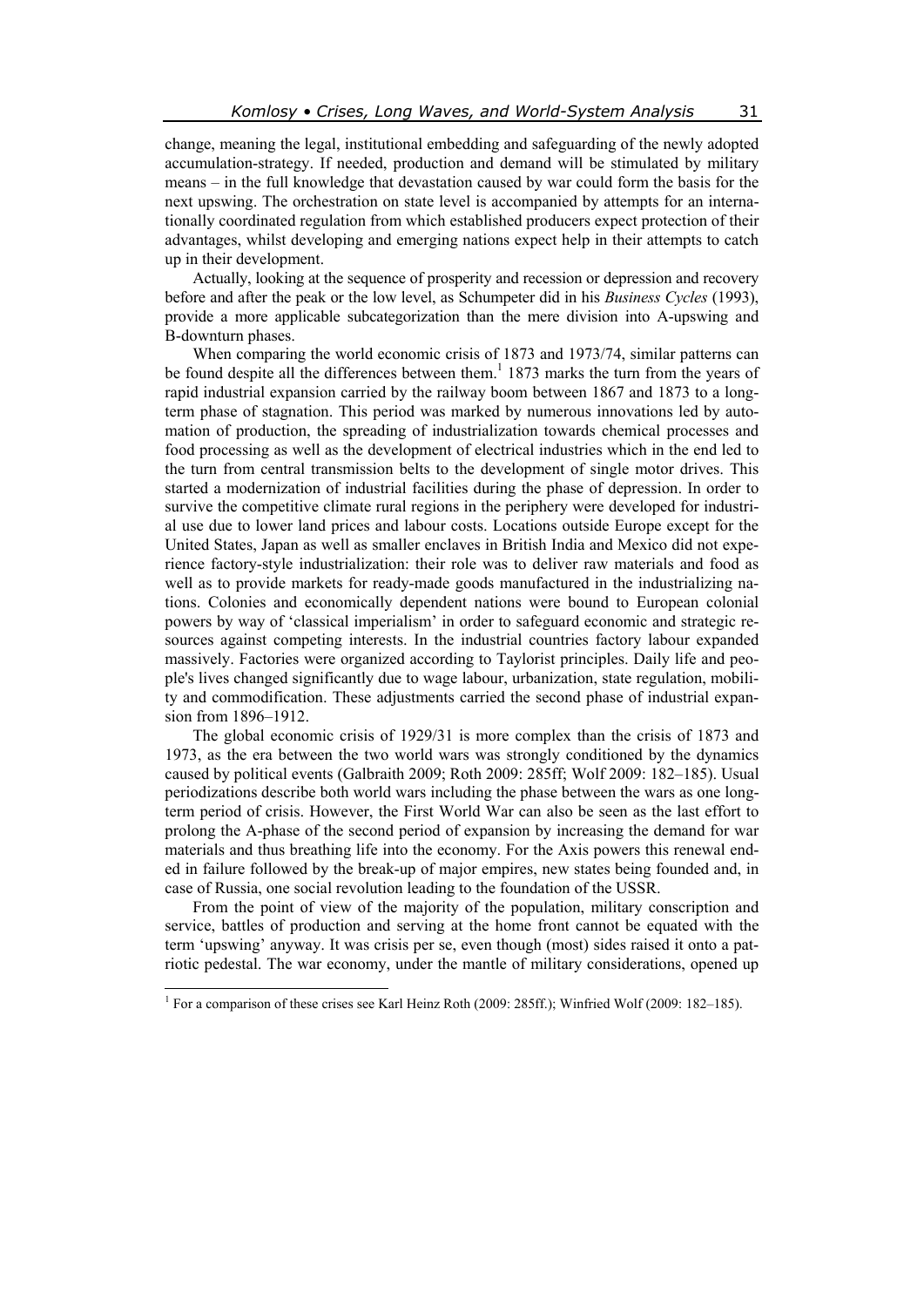new opportunities to introduce rigid regimes of management and control that were also useful in times of peace. The followers of socialism even interpreted far-reaching state power to access management, labour and distribution as an example to follow for the governance of a planned economy. Rebuilding after World War I did not have lasting regenerating effects due to the disintegration of the major powers, border conflicts, population transfers as well as conflicts about the constitutional arrangements for the successor states. It was a continuance of economic depression. However, the post war order established by peace treaties offered better starting conditions to the victorious Entente-nations and their allied states than to the losers. Whilst the Soviet Union concentrated on socialist transformation, the United States of America which had not suffered any damage during the war is able to increase their economic superiority within the world economy against the old colonial empires. Reconstruction credit was bound to restrictive budgetary policies. Monetarist economic policies strangled any impulse for growth.

The collapse of the New York Stock Exchange on the  $24<sup>th</sup>$  of October, 1929 and the resulting feedback effects triggered the world economic crisis. International Dollar loans were withdrawn, companies and banks collapsed as did prices for raw materials. A massive decline in production and foreign trade followed. Deflationary economic policies further strengthened the decline. An international coordination to solve the crisis failed. As a result, the world economy broke down into trade- and currency-blocks of the major powers who tightly bound up their colonies and trading partners to themselves. Lacking colonies of its own, Germany set about building a large-scale area under German domination in Eastern Europe. Emerging nations like Brazil, Mexico or Turkey were able to gain some breathing space due to the turbulences in the cores. This made it easier for these countries to begin with catching up on their own industrialization. Because of its isolation the Soviet Union was also barely touched by the crisis and concentrated on developing its industries. Whilst developing nations with ambitions for an independent economic policy were therefore able to use the crisis for strengthening their own national economies, the core nations were hit by a paralysis, which they carried into their colonies and backyards as well.

Neither the New Deal in the USA nor work creation programmes in Nazi Germany was able to bring an end to depression. Economic recovery came only after the end of the Second World War. Many restructuring measures of the war economy led to modernizations, just like after the First World War. These were retained during the recovery. But violence, suffering and destruction are the main reasons for the beginning of the next A-phase usually being dated towards the end of the war.

The crisis of 1973/74 did not trigger a recession comparable to those of 1873, 1929 or even 2008. GDP growth went down but did not drop to a minus (Wolf 2009: 23). It nevertheless marks a turning point where the Fordist welfare state of the reconstruction years is being replaced. The answers to the crisis of 1973/74 marked a process of re-globalization and thus reconnected with the phase of classic imperialism after the world economic crisis of 1873, when realization blockades in the cores were overturned by product- and process innovations as well as the valorization of internal and external peripheries by capital exports, raw material extraction, industrial relocation and credit expansion.

#### **3. Long Waves and World-System Analysis**

At its core debating long waves is a narrative viewing the world economy from a eurocentrist western perspective. This also includes the USA, which has risen to become a leading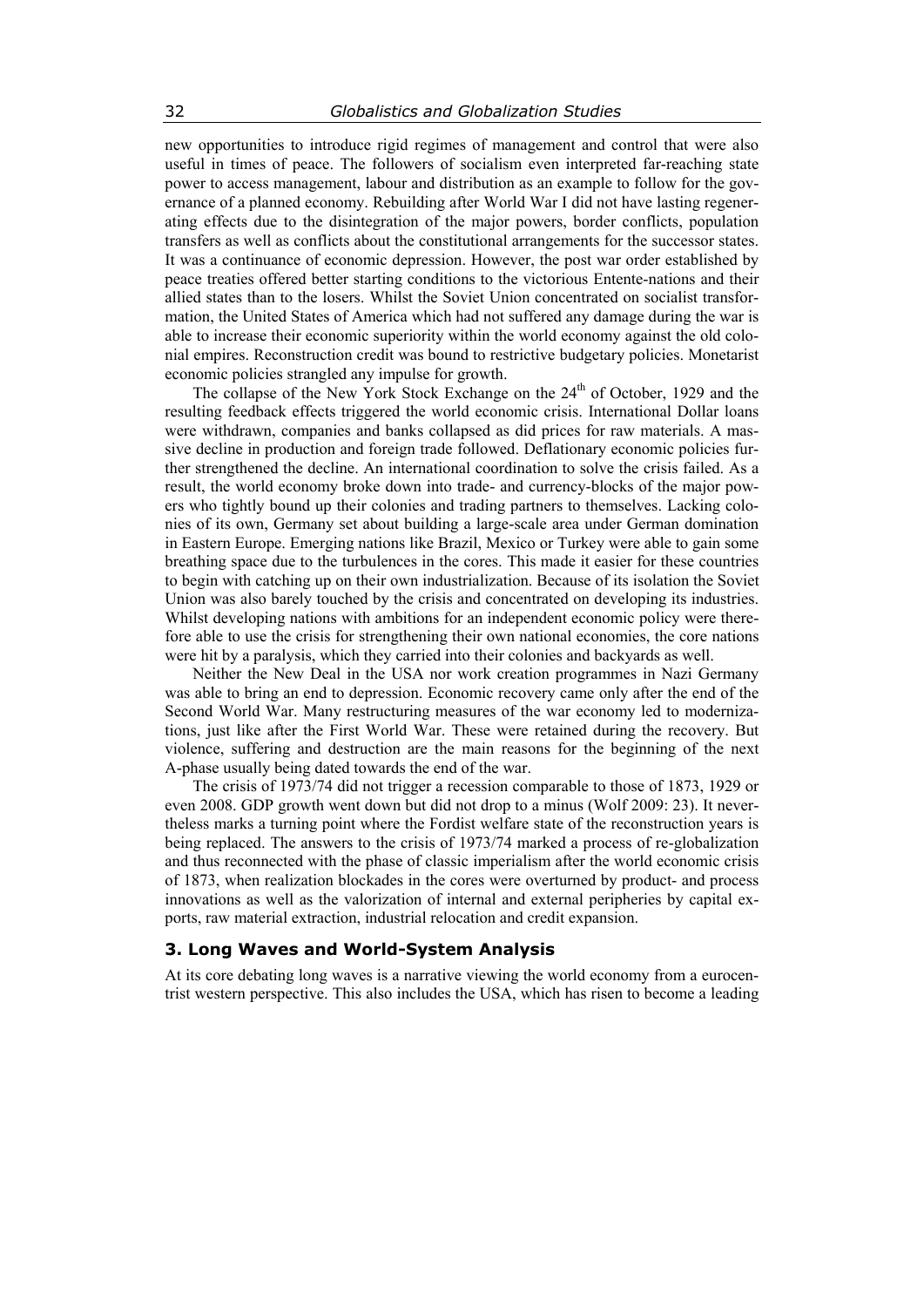industrial country during the second half of the  $19<sup>th</sup>$  century. The crucial factor for assessing the A- and B-phases of recession, depression, renewal and prosperity are the western industrial countries. At the same time cycle theory claims to have universal validity characterizing the entire world economy across national borders. For the colonial age this means that colonies are viewed as being part of their mother countries. This also applies to sovereign states and empires in so far as these became dependent on major European powers or the USA. Whether different economic cycles have a lifting or stunting effect on the development of colonies and peripheries of the world economy is not a matter of the debate as long as these regions do not succeed in articulating themselves as actors with independent interests and perspectives. They were able to do this by demanding greater inner autonomy within the empires themselves. Internationally, the aspiration for their own development perspective was formulated by way of independence. They raised a claim for becoming cores themselves through catch-up development, thus being able to shape the cyclical movements of capital accumulation with their own lead products and lead processes.

World-system analysis on the other hand understands the world economy as an interdependent web of relationships, which allows regions with good starting conditions to enjoy advantages at the cost of regions that due to relative economic and political weaknesses have to allow development, valorization and appropriation of values by others who are stronger than them. Thus, the formation of centres (or cores), peripheries as well as semiperipheries is an expression of the unequal integration of regions into the supraregional division of labour. Thus, the concept of 'system' starts with assessing the function of regions within a supraregional, state-crossing division of labour. Economic integration is therefore exceeding the territoriality of sovereign states. But because of their varying political strength and constitution states also contribute to the regional differentiation of the world economy (Wallerstein 1983).

The historical moment usually<sup>2</sup> used to pinpoint the beginning of the development of the unequal supra-regional division of labour within the capitalist world system is the western European expansion into north-eastern Europe and into the Americas, leading to those regions becoming world economic peripheries supporting capital accumulation in the centres (or cores) through delivery of cheap food and raw materials. Initially only based in Western Europe, North-Eastern Europe and the Americas during the sixteenth century, capitalism centered in North-Western Europe began expanding successively during the seventeenth century until in the nineteenth century it had subjugated all world regions to its mechanisms of expansion, development and functional inclusion into an unequal division of labour. The systematic transfer of values from the peripheries to the centres of the world economies is being explained with unequal opportunities for value creation and appropriation. Centres, peripheries as well as rising and declining semiperipheries are explained as an expression of historical power relations. When inner and outer framing conditions change, developments of core formation and peripheralization are also subject to change: this applies to the foundations spatial polarization is based on as well as the geographic placement of centres, peripheries and semi-peripheries.

 $\overline{a}$ 

<sup>&</sup>lt;sup>2</sup> In the early years of world-system research most scholars agreed with the following time and space model, most prominently developed by Wallerstein (2011a) and Arrighi (1994). In the meanwhile the scope of timing and periodizing systemic interactions has remarkably broadened, giving way to controversial debates (for a summary see Komlosy 2011b: 195–209).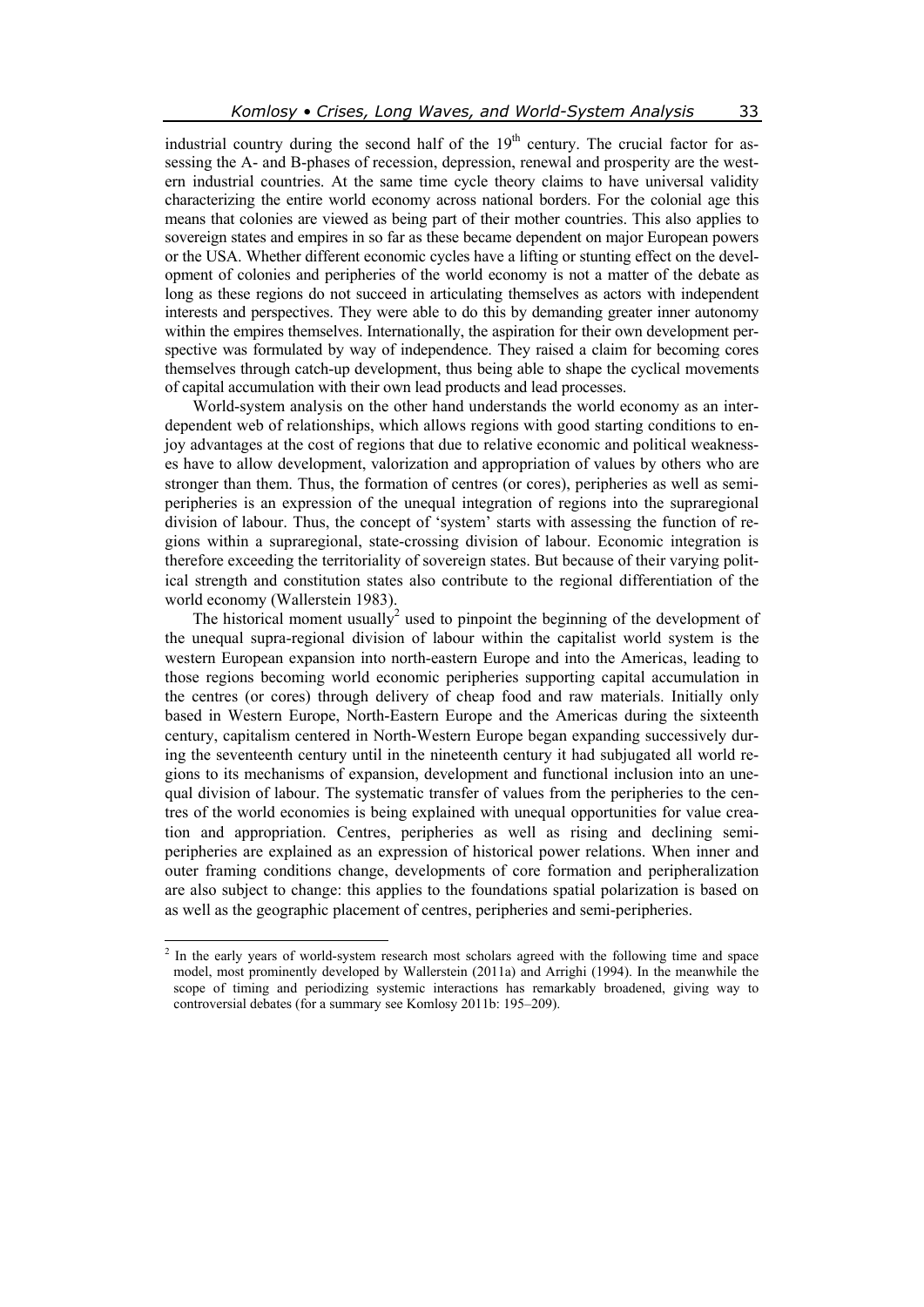Leading authors committed to world system analysis have been integrating the concept of long waves as a building block into their models since the 1970s.<sup>3</sup>

The model of cycles greatly changed due to its connection to a world-system context. Two main aspects may illustrate the specific contribution of a world-system approach for understanding cyclical movements of capital accumulation.

First, upswings and downturns do not mean the same for cores and peripheries within a division of labour characterized by small- and large-scale inequality and dependency. The turn from depression to new prosperity must not only be linked to sectoral and technological renewal. As the turn goes hand in hand with a stronger integration of peripheries into the world system – which contributes to the regeneration for the whole system – the cycle also has consequences for the geographic position of cores and peripheries and therefore the spatial structure of the world system. It can lead to the transformation of peripheries into semi-peripheries or centres, to the decline of former centres or semiperipheries and also to a new gestation of peripheralization. For example, a periphery based on raw materials can be transformed into one functioning as a region delivering nature or recreation for tourism, as an outlet for waste deposits, or as an extended workbench. Expansion as part of an upswing means rising demand for raw materials in the centres – for raw-material peripheries this means intensifying exploitation, valorization and penetration primarily aimed at delivering resources to the centre. This also demands investment in traffic infrastructure, storage facilities as well as facilities for refining and primary processing of raw materials. Peripheries become attractive locations for manufacturing industries only when process innovation in the core has come to an end and standardized aspects of production can be carried out by less qualified workers. The relocation of industrial production into the periphery is concentrated on those branches and sectors of the economy that have already lost their lead function in the old industrial countries. The shift into the peripheries often only affects work-intensive steps of production whilst keeping the leading and value creating company functions in the old industrial centres, meaning that growth through catch-up industrialization does not necessarily lead to development. The new international division of labour thus leads to new forms of dependency of the periphery on the centre. In the centres, the growth dynamic during the next cycle shifts to a

 $\overline{\phantom{a}}$ 

<sup>&</sup>lt;sup>3</sup> Long wave approaches were taken up by various scholars and world-system research groups. A major stimulus to adopt a cyclical perspective was marked by the global crisis of 1973/74, as reflected by Amin *et al*. (1982). Long wave models differed according to the conceptualization of the world system as a single or a multiple one, a global or a European one, with different assumptions about its beginning, periodization, geographical reach, hegemons, perspectives, and possible ends. Amin *et al*. (1982) proposed a concept of system that started with European expansion in the sixteenth century, step by step incorporating the rest of the world (see Overview 1). Later Frank developed a global frame-work that encompassed the globe into a single world-system from the Neolithic revolution onwards, locating its most developed region in eastern Asia until the early nineteenth century (see Frank 1998). Arrighi observed a sinocentric world-system coexisting with the capitalist one that became hegemonic in the nineteenth century (Arrighi 2007). Equally, Modelski and Thompson do not confine Kondratieff cycles to the modern period of factory-industry but trace them back into Song China and Renaissance Italy (see Modelski and Thompson 1996). In Russia cycle theories have their own history. More recently, long cycles have been rediscovered by a group of Russian scholars around the *Kondratieff Waves* Yearbook that offers a forum for international debate. They integrate the findings of the mostly Angloamerican world-system scholars with other traditions of cycle theory, placing long waves in the centre of a historically grounded discussion about the future trajectories of humankind (see Grinin, Devezas, and Korotayev 2012, 2014; Grinin, Korotayev, and Tausch 2016).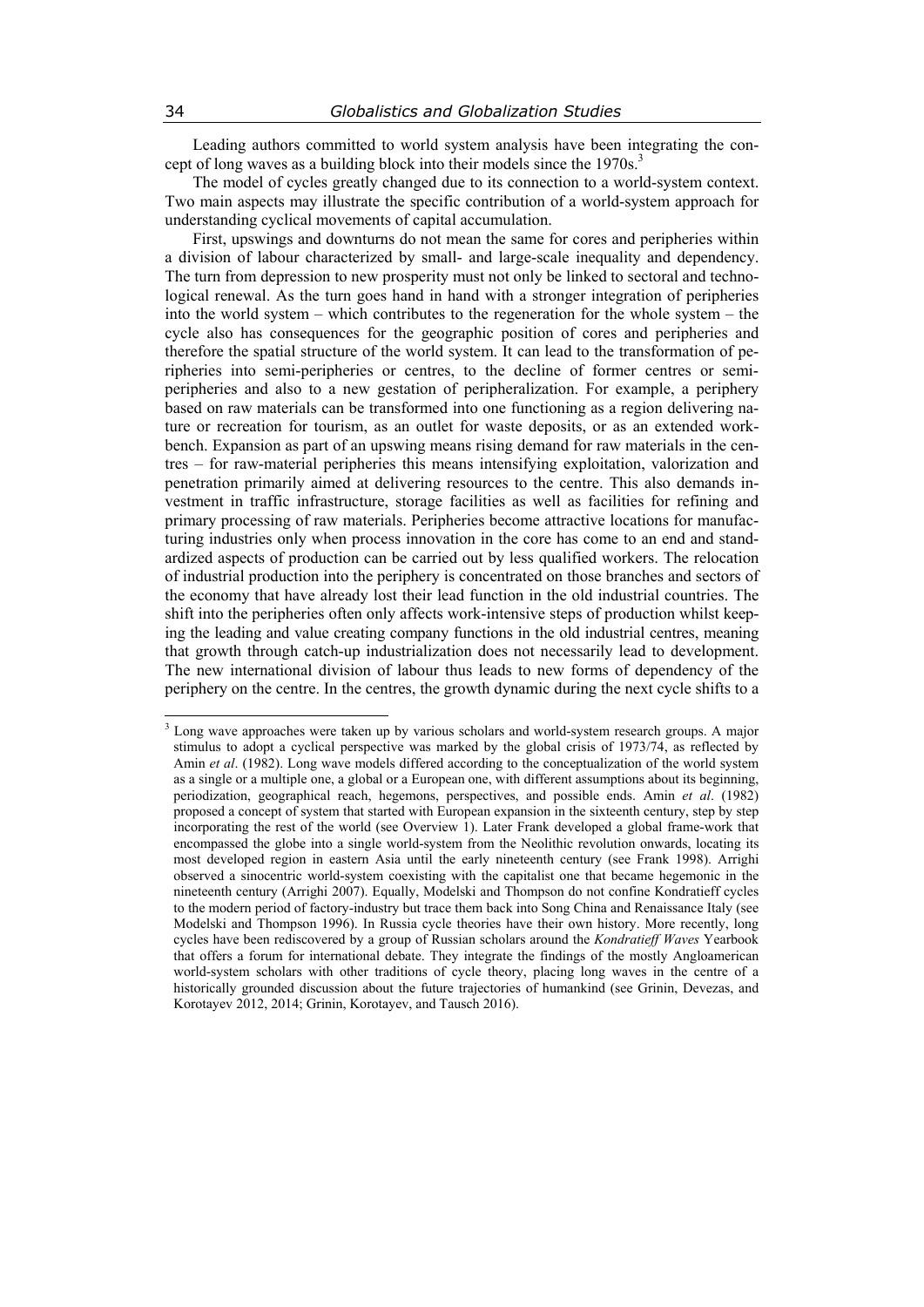new lead sector. During this restructuring new regions can consolidate themselves as industrial centres while older industrial regions are forced to the fringes, however.

As long as the shift into the periphery is being driven from the centres, the former will depend on the latter. But catch up-industrialization can also trigger impulses leading not only to the development of new centres within the periphery but also to the rise of a periphery to becoming a core of the world economy. Successful rise depends on the economic cycle, changes in the steering of the global commodity chain, the legal international framework and the economic-political decisions being taken on the local or national level, but also on a given country's or region's ability to assert its upgrading against competing rivals. Size, resources, industrial tradition, available qualifications, capital and the political and institutional framework are crucial for whether foreign direct investment leads to an industrialization based on dependency or to the transformation into a regional industrial centre (Komlosy 2012a: 11–42).

Secondly, focusing the spatial impact of long waves on the geography of cores and peripheries allows for embedding economic cycles into so-called hegemonic cycles (Wallerstein 2011; Arrighi 1994; Frank 1998; Taylor 1996). These are characterized by a hegemonic power dominating the world economy. A hegemonic power is understood to be a state wielding a leading role in the world economy and the military field, controlling the world finance sector and whose values and way of life are considered to be the world's leading culture. It also forms part of hegemonic status that its power and leadership are accepted by allies, dependents, rivals and enemies. Such a situation can only exist when certain conditions are met. Historically, multi-polar phases in which different centres compete for hegemony are much more common than unipolar phases with only one dominant core. Empirical observations show hegemonic cycles with duration of around 100 years. Hegemonic cycles are characterized by the rise, victory, maturity and decline of a hegemonic power. A mostly unchallenged hegemony exists only during the phase of maturity. All other phases of the cycle are characterized by fierce competition to achieve supremacy against previous powers and rivals, and defensive battles against possible successor powers during the phase of decline.

**Overview 1.** The geographical expansion of the capitalist world system.

The 12<sup>th</sup> century: Beginnings in Venice, Islamic Mediterranean;

The  $13<sup>th</sup> - 15<sup>th</sup>$  century: Expansion to Upper Italy, Upper Germany, and Flanders;

The  $16<sup>th</sup>$  century: Global rise from Northwestern Europe (Core) to southern and central Europe (SP), Northeastern/eastern Europe (P), American colonies (P);

The 18<sup>th</sup> century: Incorporation of the Ottoman Empire, Russian Empire, western Africa, the Indian subcontinent, eastern and southeastern Asia (P)

The  $19<sup>th</sup>$  century: Incorporation of Africa, Oceania and further parts of Asia (P).

The prevalent historical narrative of world-system theory as substantially shaped by the narrative of Immanuel Wallerstein (2001, 1998) views the seventeenth century Netherlands as the first hegemonic power. It was able to assert itself against upper Italy and upper Germany who had been the economic backbone of Europe during the fifteenth and sixteenth centuries. Their dominating position was based on a system of cities that had more or less leading roles depending on the situation, but did not exercise hegemony. A hegemon had only been able to arise when economic expansion was combined with state interests to support, promote and protect business and trade. When the European core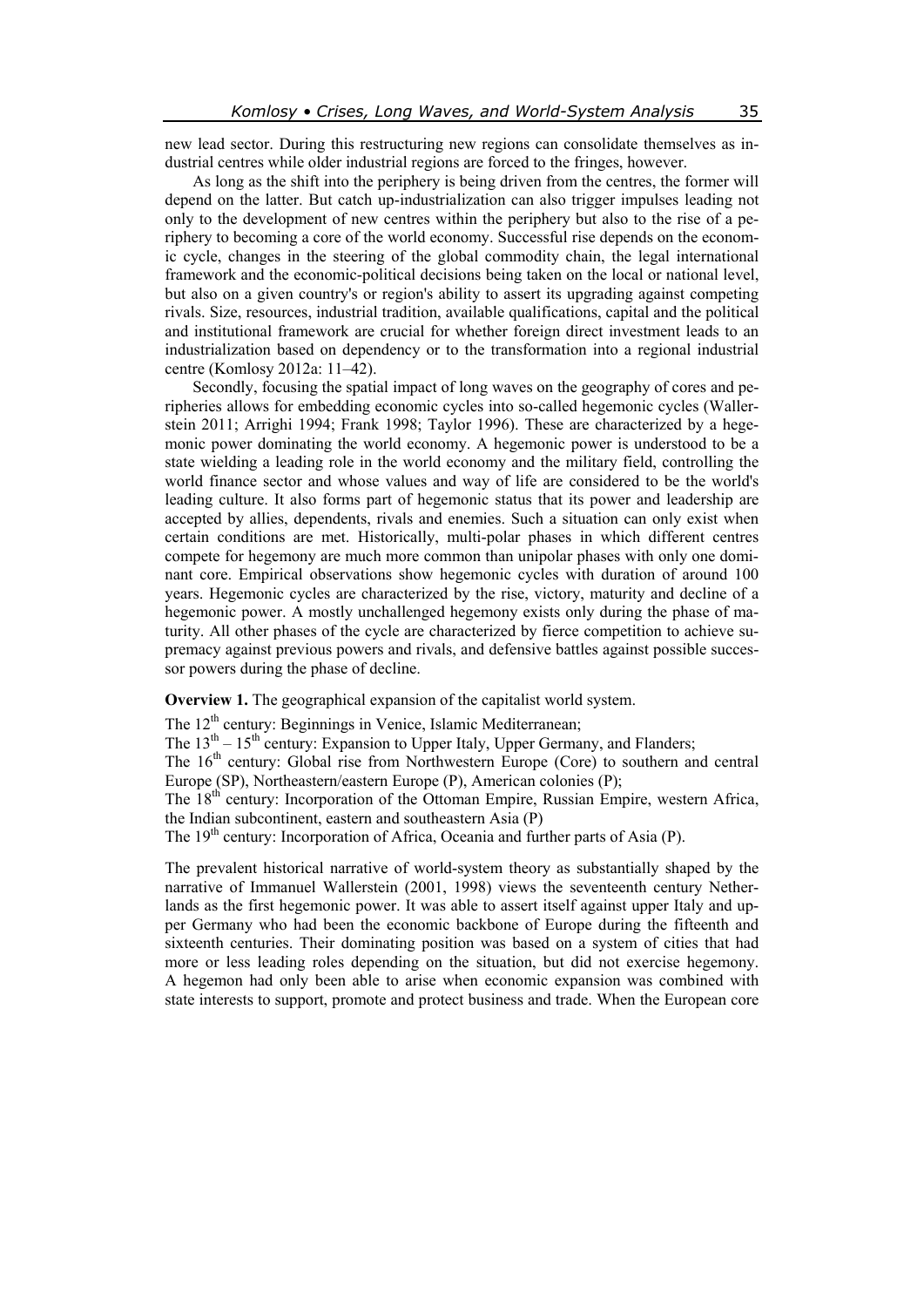regions had shifted from the Mediterranean to the north Atlantic during the seventeenth century, the old centres declined and turned into semi-peripheries. The General States of the Netherlands developed into a new economic core. After a series of wars involving the Netherlands, England and France, the United Kingdom became the hegemonic power of the nineteenth century – in competition with France during its ascendance, challenged by the USA and the German Empire during the phase of decline. After two world wars the United States came out of the German-American conflict as the victorious power. It went on to dominate the 'American century' as a global hegemon between the mature years of 1945 and 1973. The USA had to tolerate a counter hegemon represented by the Soviet Union, which did not fulfil a leading economic function but was able to achieve hegemonic status in its sphere of influence due to its primacy of the political and the military power flowing from that. Both hegemon and counter hegemon went into decline with the onset of world economic crisis in 1973/74. Whilst the 'Eastern bloc' with its Council for Mutual Economic Assistance (CMEA, also referred as COMECON) and the Warsaw Pact collapsed in 1991, the decline of the US hegemony was characterized by the attempts to compensate for and delay the loss of hegemonic power through militarization, expansion of alliances and the use of alliance commitments as well as the use of the US Dollar as the global reserve currency.

| Hegemon     | Kondratieff A-Phase                                                         | Kondratieff B-Phase | Hegemon     |  |
|-------------|-----------------------------------------------------------------------------|---------------------|-------------|--|
| UK-upswing  | 1790-1825<br>Textile industry                                               | 1820-1850           | UK-victory  |  |
| UK-maturity | 1850-1873<br>Railways, steel industry                                       | 1873-1896           | UK-downturn |  |
| US-upswing  | 1896-1914<br>Electrical-, chemical-,<br>and food processing in-<br>dustries | 1914–1945           | US-victory  |  |
| US-maturity | 1945–1973<br>Petrochemical industry,<br>car manufacturing                   | 1973-1990           | US-downturn |  |

**Table 2.** Long waves and hegemonic cycles, 1790–1990

Britain's ascent happened (in competition with France) during the A-phase of the  $1<sup>st</sup>$  Kondratieff-cycle (1790–1825), its victory as a hegemon was achieved during the following B-phase (1825–1850); during the A-phase of the second Kondratieff-cycle (1850–1873) British hegemony reached maturity. It was challenged by the USA (and Germany) during decline (1873–1896). The ascent of the USA began during the long phase of crisis between the two world wars (1919–1940). During the second half of the  $20<sup>th</sup>$  century it underwent victory, maturity and decline.

To view history as ascension and decline of major powers has long been a tradition in historical and political science. A world-system approach is able to fruitfully use the ground between the poles of geographically confined state policy on one side and economic action space – which is overcoming the borders between states – on the other. Hegemony is therefore not primarily founded in the political strength of one state but rather in the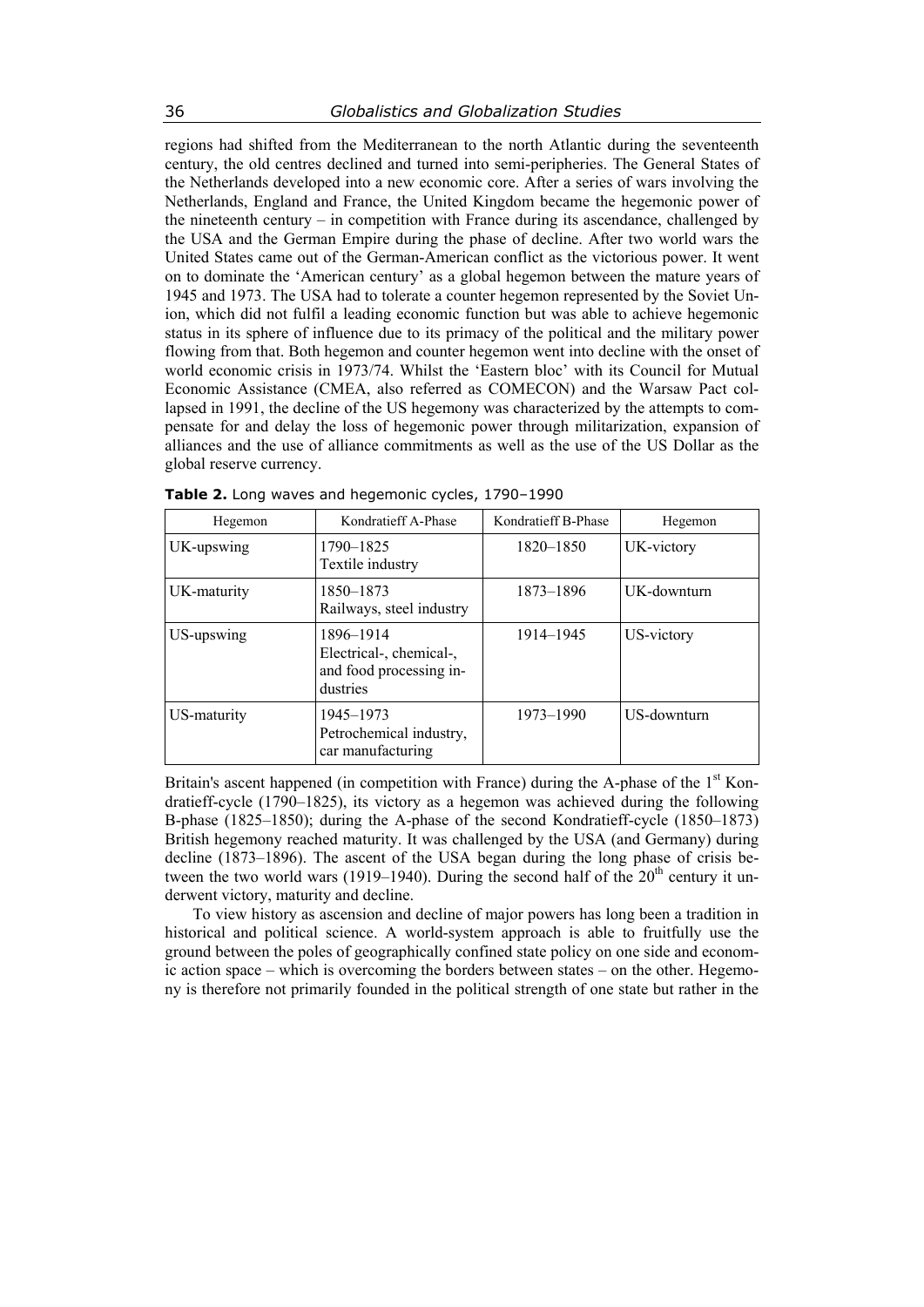capability to control the transnational flow of goods, capital and labour in such a way that profit gained from such global commodity chains is mainly realized in one's own sphere of rule. Thus, hegemonic cycles are based on economic long waves. Questions of political power cannot be understood without relating economic foundation as well as world economic constellations. In contrast to a purely economic determination of a business cycle, as conceived of in the models of Kondratieff and others, hegemonic cycles are rooted in political events. Not only do war, arms expenditure, conquest and the formation of alliances play a central role in periodizing ascent, victory, maturity and decline of hegemonic powers. They also interact with prosperity, recession, depression and recovery within the economic cycle.

## **4. Crisis within the System – Crisis of the System?**

In the following pages long waves, the new formation of centres and peripheries and hegemonic change will form the base for discussing crises within the world system. Is capitalism a cyclical sequence of A- and B-phases following each other, where crisis is an immanent systemic mechanism to overcome out-dated arrangements of production and division of labour whilst developing renewed organisational, technological and geographical arrangements as a base for a new expansive phase? The concept of economic long waves suggests such an interpretation. In its bourgeois-liberal incarnation 'creative destruction' (Schumpeter 1939) prepares the terrain for a new wave of innovations. Political system change is not needed. From this point of view, phases of authoritarian suppression of the parliament aiming at breaking people's resistance against the social consequences of 'creative destruction' are considered to be anomalies. However, they can also be considered to be immanent to the system. From this perspective, crisis represents a periodically reappearing chance provided by the system to adapt structures and habits of economic life to the newest level of technology and management. Therefore, the bourgeois-liberal discourse does not dramatize crisis. On the contrary, crisis is – more or less openly – seen as a welcome occasion for pushing back gains won by the workers movement or distribution mechanisms granted by governments during the A-phase, such as taxes, wage increase, workers' rights and social security. On the other hand, the capital side demands from the state to privatize, liberalize and unblock stagnant capital accumulation (see, *e.g.*, Streissler and Tichy 2012). The key question in this case is about who has to pay the price for the crisis: Is it manufacturing companies or banks, large and small businesses, entrepreneurs or working people, the permanent workforce or those with precarious jobs with their various specific interests? It is in the interest of the strongest capitalist groups to prevent public discussions of budgetary reallocations from social benefits to subsidies for banks and businesses. They are to be presented as inherent necessities for saving the system instead.

In the world-system approach, historical capitalism is viewed as a system of expansive, continuously reproducing capital accumulation leading to regional inequality. Although it is understood as a critical analysis, it is essentially based on the interpretation of crisis as a moment of chance and renewal. The concept of crisis differs from the liberal approach. Instead of viewing crisis as a chance within the adaptation mode of the system towards the demands of unfettered capital accumulation, it can also be regarded as a chance towards overcoming the system itself. Following from Karl Marx, the nineteenthcentury socialist theoreticians founded their visions of a socialist transformation on a theory of crisis that combined social, economic and political aspects. There was a conviction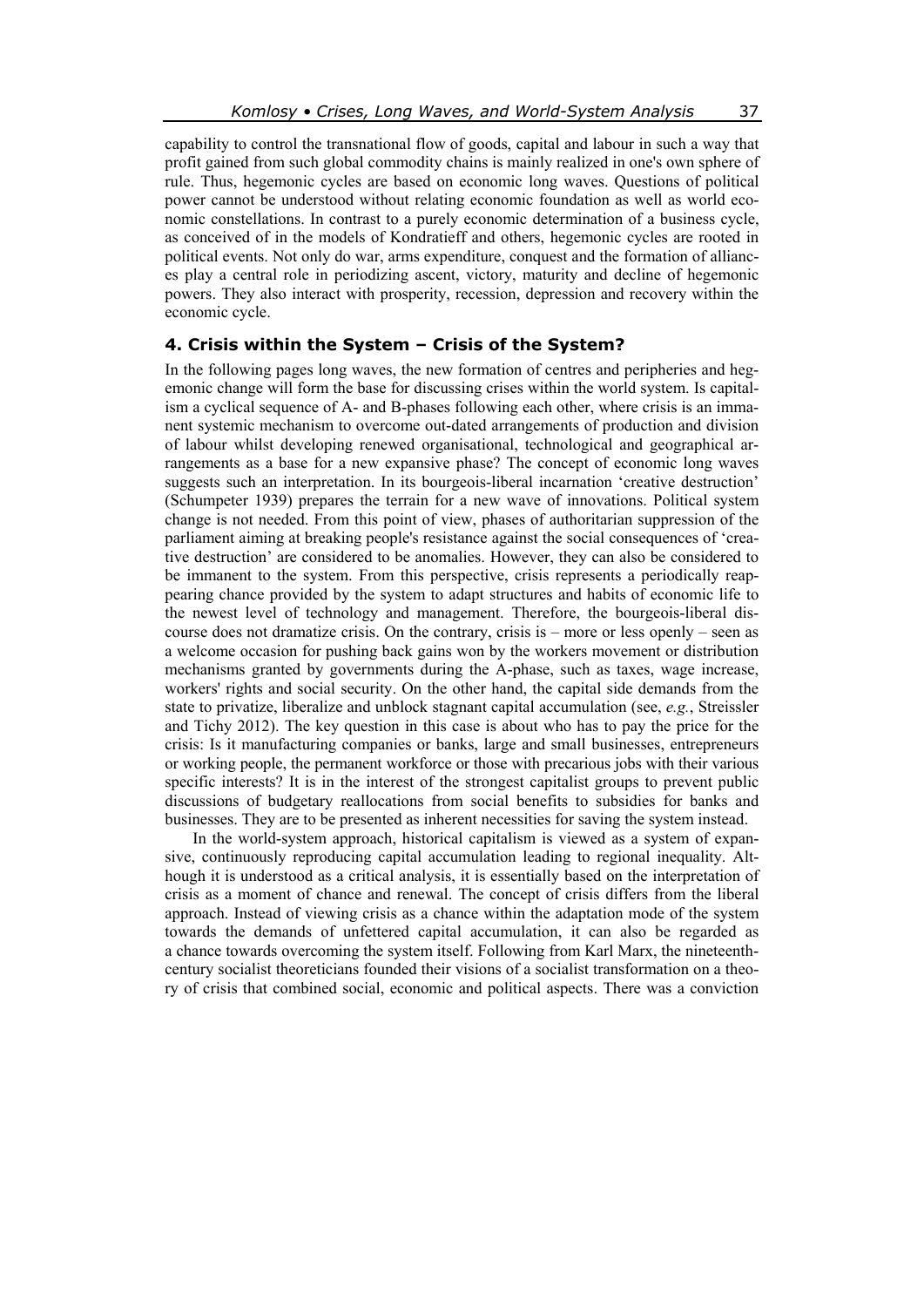that the *crisis within the system* would turn into a *crisis of the system,* thus allowing for a new beginning in which the productive forces matured under capitalism would be put under the control of a new collectivized and therefore more rational mode of production. This new mode of production of the future would have no need for cyclic crises. The insight about the coming final crisis of capitalism united the nineteenth-century socialists from different theoretical and tactical backgrounds. But when the twentieth-century capitalism showed a remarkable capability of re-emergence from crises, with Soviet-type state socialism not being able to do anything about this, the forecasts about the final crisis mostly faded away. Socialists either acted within the framework of the system alternative of the state socialist planned economy or concentrated on strengthening the social elements of the market economy.

The 'golden years' of prosperity after WWII relegated the overturning of capitalism towards an unreachable future. Left-wing world-system scholars open to the formation of a socialist society were no exception to this. They did define capitalism as a historical system, which, if it had a beginning, could also conceivably come to an end (Wallerstein 1983). But historic-empirical analysis focused on cyclic renewal and its related changes in the constellation of core formation, peripheralization and hegemonic change. The insight that system change could come on the practical-political agenda of the day only appeared around the turn of the millennium. On the one hand, the collapse of state socialism demonstrated that system change was possible. On the other hand, the opening of Eastern Europe that had helped to overcome the crisis in the West caused even bigger problems. Immanuel Wallerstein opened a new debate with his book *Utopistics: Or Historical Choices of the 21st Century* (Wallerstein 1998). He thought it was possible and provided arguments explaining why cyclic renewal and reformation could not really get off the ground following the world economic crisis of 1973/74. In his estimation renewal was not able to come up against resistance immanent within the system itself. First, it was not possible to curb the profit squeeze by shifting production and externalizing the costs. Available potentials of renewal in the form of raw materials and labour reserves ready for access without having to care about reproduction costs showed signs of exhaustion. This, secondly, led to rising costs causing a crisis of capital accumulation. According to Wallerstein, the third factor is a crisis of legitimation of the state. Due to shrinking income and rising expenses states are increasingly less able to compensate for dissatisfaction and to provide national identity. Competing offers of regional, ethnic and religious nature lead to an erosion of social cohesion and to an opening of new rifts within society.

Today more than ever, Wallerstein (2011, 2013) is of the opinion that historical capitalism is in its phase of final crisis, though without providing forecasts about the end of this crisis. In contrast, other social scientists do not interpret social crisis phenomena as an expression of breakdown and transformation but rather as an adaptation immanent within the system (*e.g.*, Frank 1998). A debate flared up reaching far beyond the field of worldsystem analysis, also involving the question of hegemonic change in the world system. Let us play out the arguments using the world economic crisis of 1973/74.

# **5. Business as Usual: Crisis as a Mechanism Immanent within the System**

Viewed from a hegemonic perspective, counter-strategies and the overcoming of crisis can be regarded as reforms on the one hand, or mechanisms of adaptation and re-ordering, on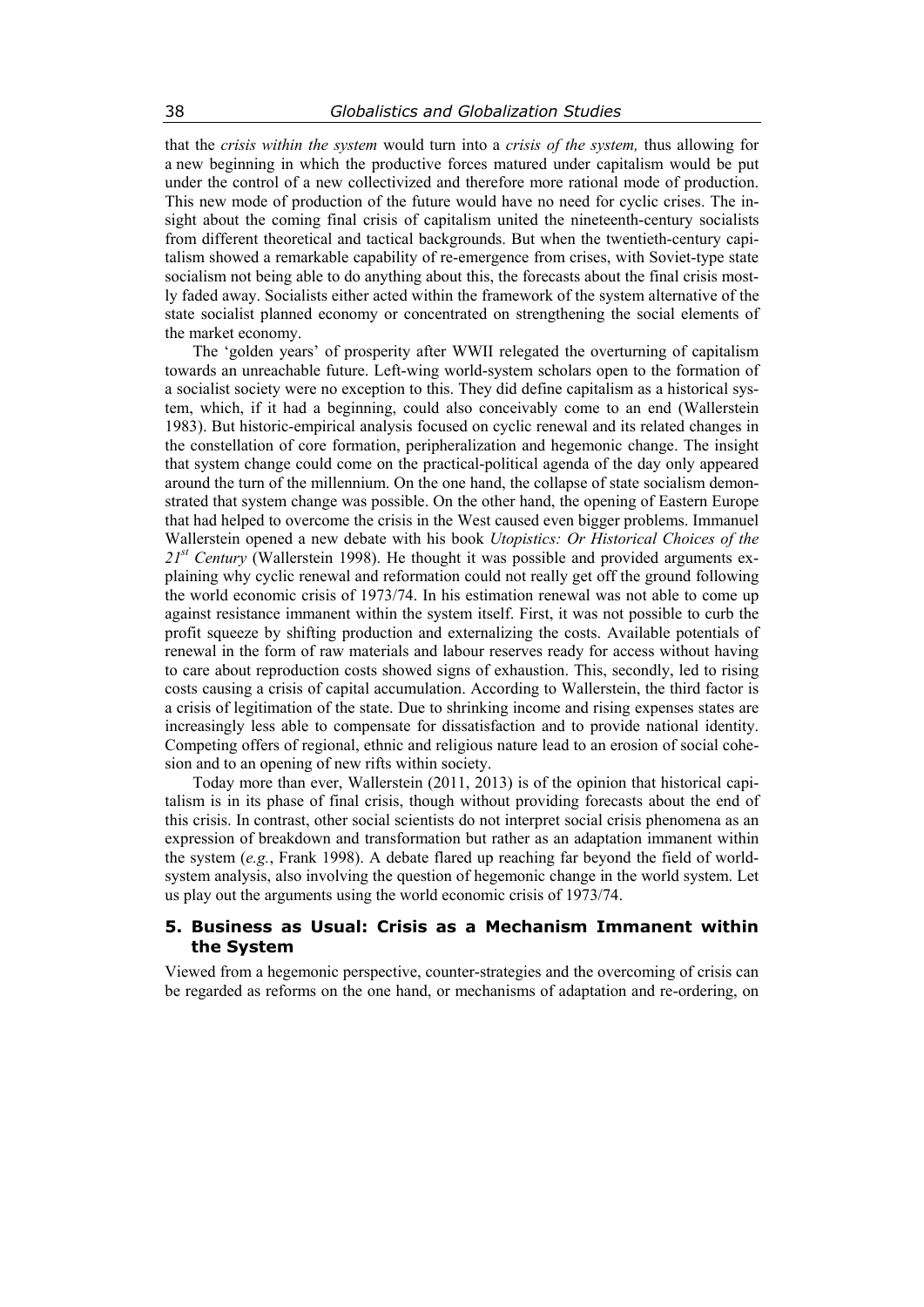the other. The answers to the world economic crisis of 1973/74 offered both. Whilst reform measures were associated with social mobility, advancement and a spirit of optimism as well as inclusion, measures of adaptation stood for rationalization, externalization and outsourcing, leading to a regional and global rise in social inequality. 1973/74 stands for the beginning of a B-phase. Reforming measures were supposed to lead to the development of new qualifications needed to combat the crisis and the overcoming of social hierarchies in order to remove barriers to social, professional and social mobility as well as the mental readiness for change. In many ways these reform measures related to the antiauthoritarian spirit that had emerged with the social movements during and after 1968 (Roth 2009: 148ff). The social dynamic triggered by this led to the B-phase being experienced as an upswing by many inside the cores of the world economy. This shows that individual and collective perception of crisis does not necessarily correspond with the cyclical movement of economic indicators.

Although the 1973/74 world economic crisis did not trigger recession, shrinking profits, rising wages and social costs as well as sharpening international competition slowed down the tractive forces of the leading sectors which had been carrying the Fordist model of production and consumption in the centres of the world economy so far. In reaction, rationalization and re-structuring of locations on a world scale should allow to overcome declining profits. Many owners of capital preferred financialization over productive investment, however. This tendency is characteristic for the turn from an A- to a B-phase. This, as well as the money flowing from oil-producing countries into the financial system of course, created the credit facilities enabling the new international division of labour (Fröbel, Heinrichs, and Kreye 1977). Labour-intensive production was transferred to developing countries of the south, but also to Eastern Europe, where then still socialist governments hoped for a way out of their innovation-blockades in this way. The globalization of commodity chains allowed a significant lowering of production costs for industrial mass goods. The most value adding departments of research, development and logistics requiring a highly educated workforce remained in the old industrial countries whilst the Newly Industrializing Countries took over low wage manufacturing. A turn towards new lead sectors and processes happened in the metropolises. New technologies and increased flexibility of work as well as the moving of labour intensive production to low wage industrial locations played a part in the crisis being viewed as a period of departure in the old cores. In addition, the neoliberal order created to re-establish profitable capital valorization was initially overlapped by anti-cyclic programmes designed to delay adaptation to the changed necessities of capital valorization. Therefore the economic-political turn lagged behind the economic cycle. But anti-cyclic policies were only able to delay or keep away the results of adaptation from the core sections of the working class by externalizing the costs. The price to be paid for the relatively mild manifestation of the depression during the 1970s and 1980s was growing inequality. Whilst the permanent workforce was shrinking because of relocation and digitalization, precarization, fluctuation and flexibilization of labour relations began to reach the old industrial countries as well.

From the point of view of capital looking for valorization it was a successful renewal. The new international division of labour combined with digitalization of production and the globalization of commodity chains caused a massive extension of cross-border economic activity. This can be read from increased international trade, direct investment, debt and financial transactions. Multinational corporations carried internationalization of pro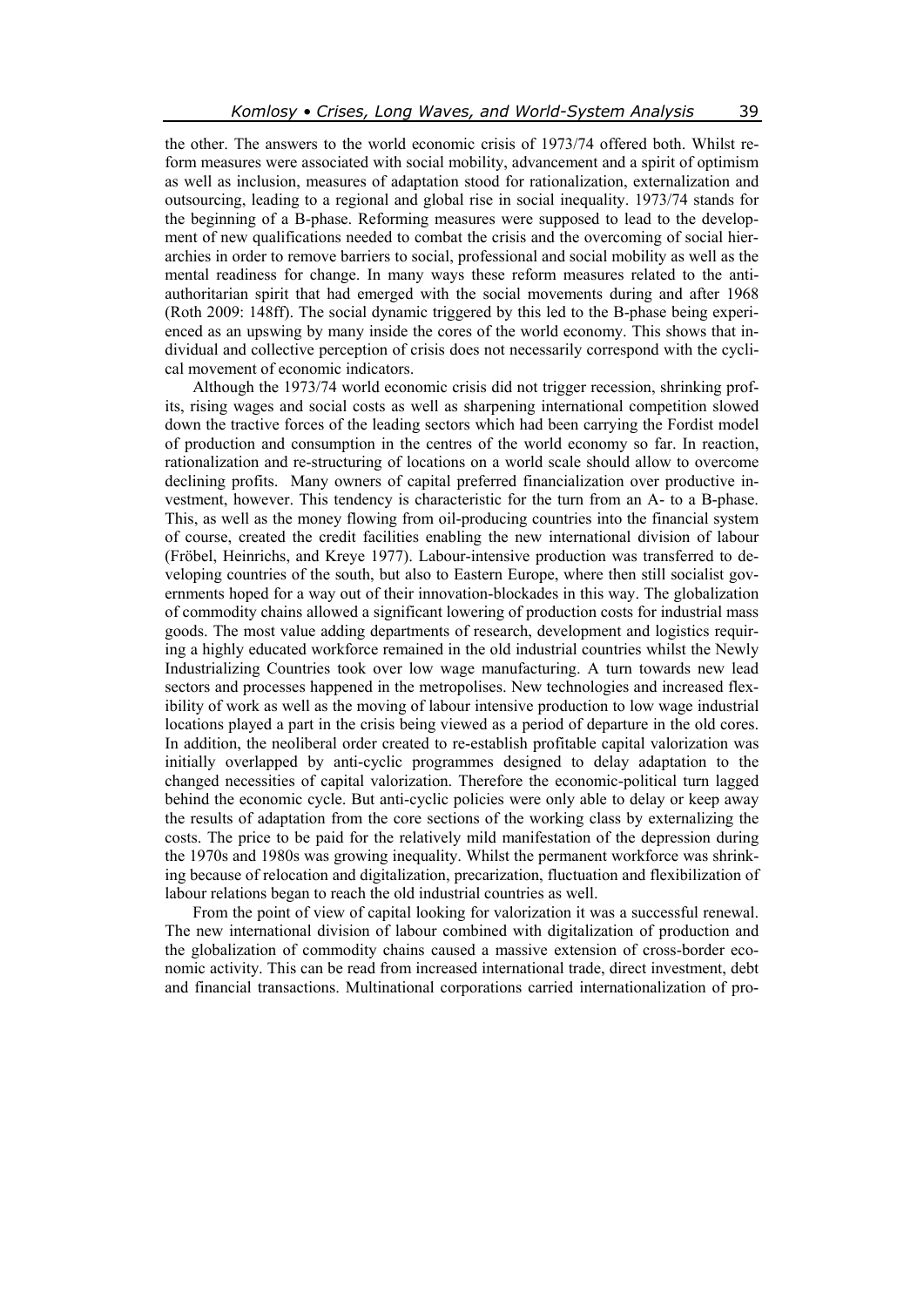duction. The governments of emerging countries hoped to get a step up the ladder of catch-up industrialization through direct foreign investment.

Along with the transformation of the world economy there came a dismantling of work-, tax-, and trade-regulations as well as of legal requirements and restrictions for investors. The competition between states for high ranking and profitable investment caused a race to the bottom, giving the opportunity to multinational corporations to play out individual suppliers or states against each other, or to replace them if needed.

The successful transformation eventually also put into question the 'achievements' gained by wageworkers in the old industrial countries. Flexibilization, precarization and commodification of social security began to supersede the old paternalistic Fordist welfare state model. Labour and trade union representatives tried to rescue what they believed they could save. This only succeeded if the right of access to social security was limited to a privileged core of the labour force. But the number of workers which did not belong to the core workers began to grow as early as during the 1980s. Whilst labour migrants from cheap wage countries were seen as competition on the labour market, those colleagues working far away in sub-companies, world market factories and free production zones remained mostly invisible. The metropolitan working class experienced them solely by way of cheap goods, which were soon regarded to be consumerist 'achievements'. This united them with the principles of global commodity chains.

Let us put this argument in relation to the cycle. The reforms and adaptation measures during the B-phase after 1973/74 prepared the ground for a new upswing. The fifth long Kondratieff wave went through its A-phase from 1990 until 2008 and tipped into recession with the world economic crisis beginning in the year 2008 which we are still experiencing today despite short-term recoveries and their different regional and sectoral developments. The prosperity of the new cycle was based on a new era of rapid economic expansion made manifest in the boom of telecommunication, the IT-sector and biotechnology. These were knowledge-based sectors gaining their material foundation for chips, microprocessors, computers, communication devices and everything needed for this hardware from the world market factories of the global south (which now include the former socialist countries in Eastern Europe). Compared to global restructuring in the previous 4<sup>th</sup> Kondratieff B-phase, ownership command and logistics within the global good chains experienced restructuring. In this period globalization of industrial locations took place under the aegis of multinational companies who multiplied the spectrum of employment types, costs and regulatory laws via their affiliates, sub-companies and contracts with subcontractors, whilst during the fifth Kondratieff-cycle more and more producer companies were replaced by so-called 'global buyers'. These 'buyers' consist of wholesalers, retail chains and brand owners who select, determine and combine locations along the commodity chain from the point of view of demand and not of production (Gereffi 1994). This means that metropolitan centres that had retained strategic sections of valorization during the first phase of globalization of commodity chains seized to be irreplaceable. The command over global commodity chains began to partially shift towards regional centres like Sao Paolo, Mexico City, Hong Kong or Shanghai. As global cities, they were able to open up the value chain for local as well as transnational elites. The possibility to transform catch-up industrialization by contract manufacturing into regional development and the rise to a new capitalist class spread a mood of and a hope for departure in the Newly Industrializing Countries. This, of course, only concerned the winners of these developments, which,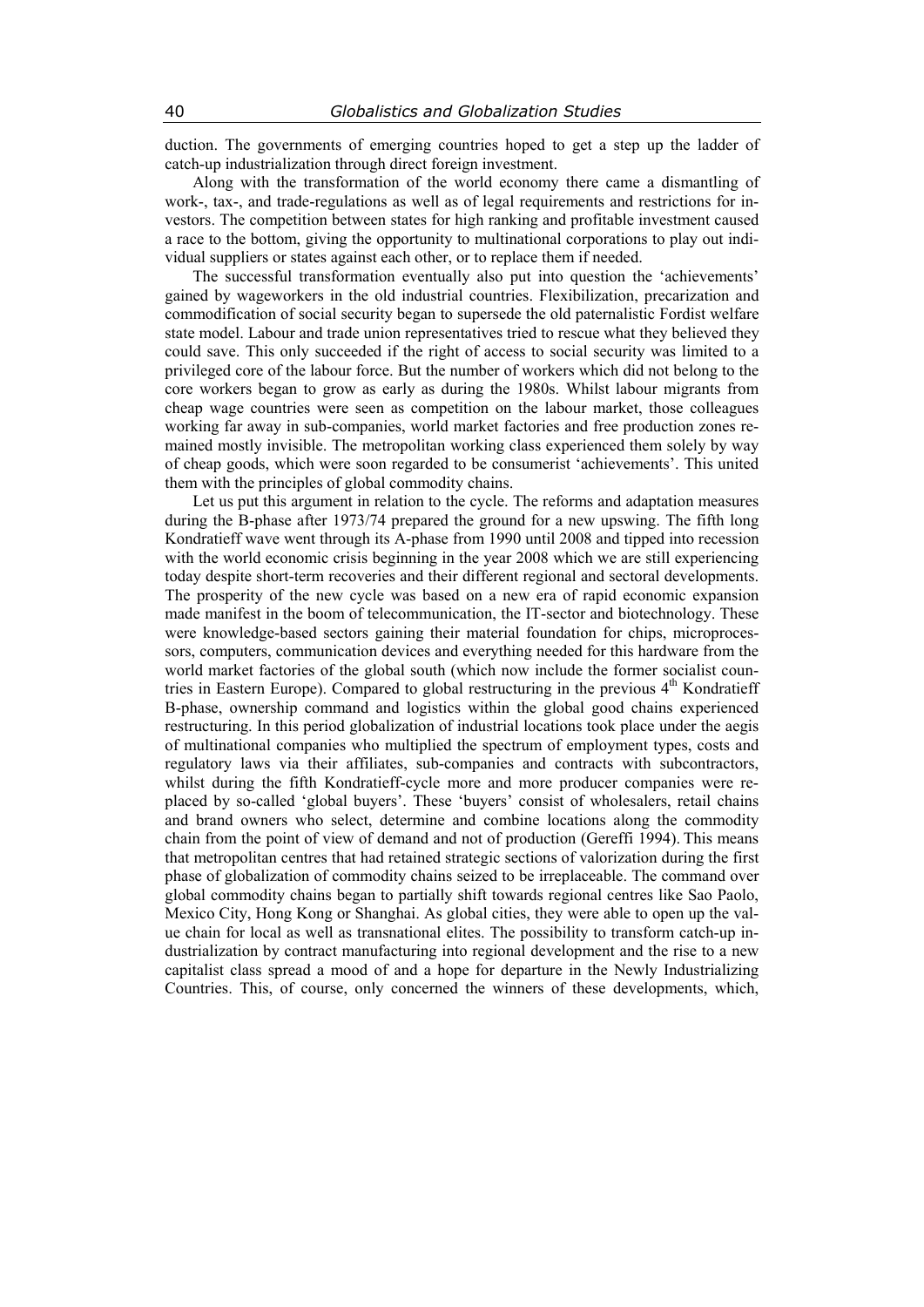wherever they took place, gave way to deep social and regional polarization. In Eastern Europe, China and Vietnam this took place within the context of political economic system change.

There was a mixed appreciation of the upswing in the old cores, now better called former rather than old industrial countries due to global shifts in many aspects. As shining as the new post-industrial industries are, as attractive the new flexibility is, as adventurous the new careers seem to be, as far as digitalization and commodification of communication has spread into the living worlds of the broad masses so that no one wants to miss – the new upswing went together with polarization and a split in society creating winners and losers. Those belonging to the group of the losers had to accept in part huge social cuts interpreted by those affected as 'crisis'. From the perspective of systemic stability, these hardships are accompanying the phenomena, signs of and downright preconditions for an upswing. In contrast to the prosperity-phase after WWII the IT-foundation era after 1990 was not founded on widening mass consumption and participation but rather on the social differentiation of consumption. The level of commodification as well as polarization and precarization has risen sharply compared to the 1960s as well as polarization and precarization. Therefore the lower strata of society suffered much stronger from marginalization than during the socially inclusive 1960s and 1970s. The criteria for in- and exclusion have considerably changed due to changed consumer and communication habits so that the squalor of poor and impoverished strata is not visible at first glance today. Therefore when there is talk about a successful upswing this does not relate to a broadening of societal participation but rather to a recovery of the foundations of capital accumulation.

Thus, the paradox of perception is repeated under reversed portents. While the recession characterising the 1970s was interpreted as an upswing, many contemporaries viewed the upswing of the 1990s as a crisis.

## **6. The Never-Ending Crisis?**

Significant objections have been raised against the theory of recovery from the world economic crisis of the 1970s, the overcoming of Fordism in the old industrial countries and the beginning of the  $5<sup>th</sup>$  K-wave based on information- and biotechnology as new leading sectors (Kuczynski 2012a: 156–161; 2012b). Similar arguments are given in Wolf 2009: 187 and Roth 2009: 146. According to these, the IT-boom during the 1990s was a shortterm bubble that in no way should be interpreted as product- and process-innovation. It rather proved the point that digitalization, proposed to be a way out of the profit squeeze of Fordist mass-production, was unable to fulfil the expectation of becoming a motor for a new upswing. It did not develop a new lead sector capable of carrying expansion. In addition, financialization of the world economy only really started to develop during the 1990s and 2000s. The capital flight into the financial business so characteristic for phases of depression carried on. It can be concluded that the upswing was of a purely fictitious nature, an optical illusion retro-acting to the productive sphere due to its aggravation intensified by the crisis. No trace of recovery. The reason why the depression of the 1970s did not develop into a great crash is attributed by Thomas Kuczynski to a rise in demand with which the cold war stimulated the arms industry during the 1980s, while the opening of Eastern European markets after the collapse of state socialism presented western capital with a wide field of markets, takeovers as well as a *tabula rasa* in the field of labour and social policy. The wars against Iraq, the Taliban in Afghanistan and Pakistan the USA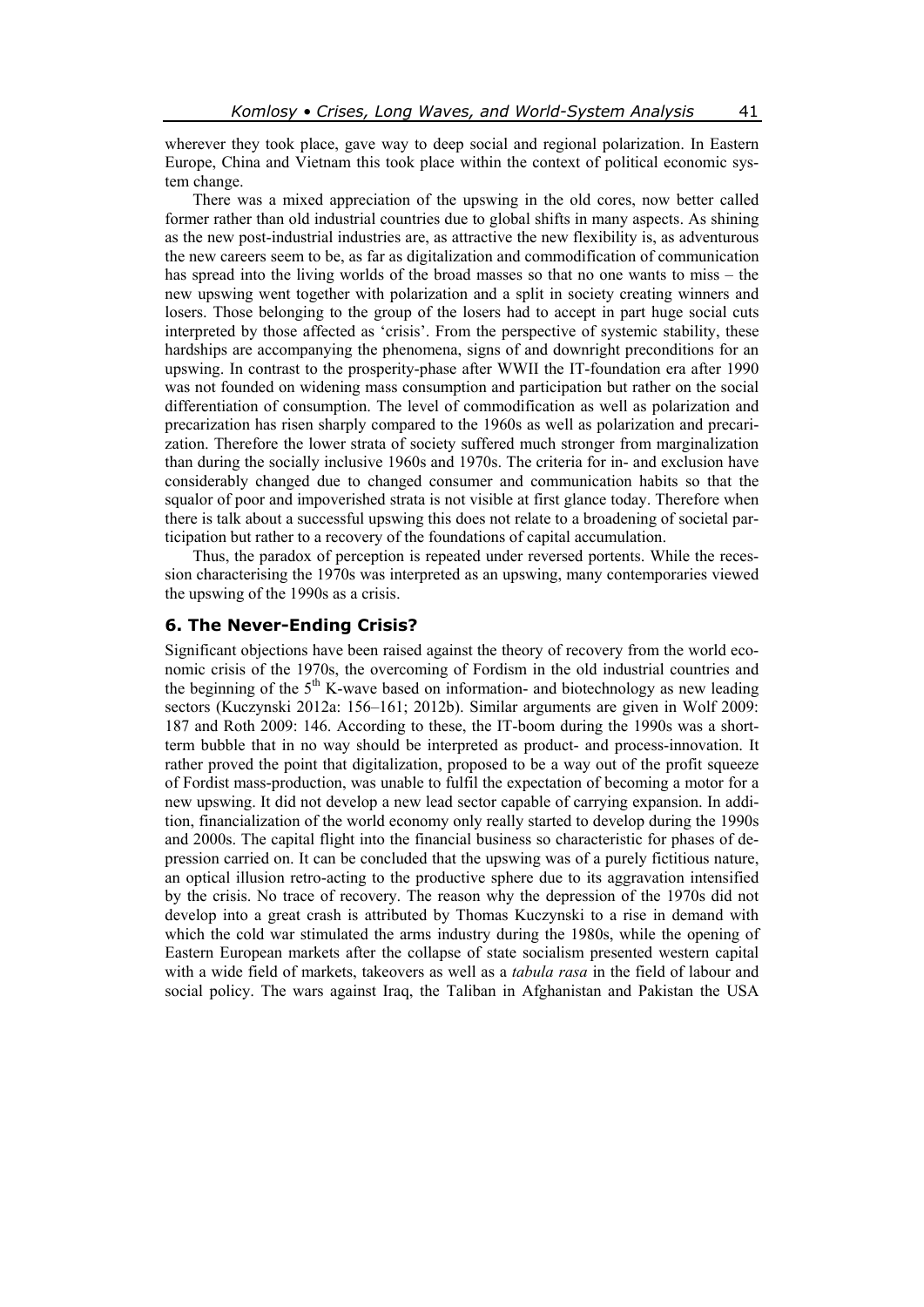dragged their allies into as well as the military interventions into the civil wars in Libya, Chad and Syria can also be interpreted as factors that helped delaying the great crash due to their effect on stimulating demand within the war economy.

This interpretation of economic movement implies that there was no recovery after the world economic crisis of 1973/74. There was a never-ending depression instead. In this case, 1973 would not appear as a full blown crisis introducing a turn from A- to B-cycle but as a short-term economic decline carried over into 1980–1982, 1987, 1990/1991 and 2001 without leading to the great crash at that stage. Following this interpretation the world economy would continue remaining in the midst of the 4<sup>th</sup> Kondratieff cycle which, after some delay, turned from its A-phase to its B-phase during the crisis of 2008 and the following years; just another type of business as usual. Everything looking like a base for a new upswing has been, when seen this way, just an element of managing and repeatedly delaying a long depression which finally began to crash in 2008. Wallerstein's theory about the end of the capability of capitalism for renewal is compatible with this view.

The difficulty of determining the current form of the cycle in the here and now results from insufficient temporal distance and the temptation to interpret short-term phenomena on a long-term basis. But it also casts a shadow on the cyclic model as such at least where its capability for providing forecasts is concerned. When did the depression which followed the phase of recession after the world economic crisis of 1973/1974 and which introduced a new neoliberal model of accumulation based on a new international division of labour, digitalization and a widening of credit volume and financial business turn into a new recovery, a new 'Kondratieff'?

Some authors consider the recessive declines of 1980–1982, 1987, 1990/1991 and 2001 to be continuations of a long enduring downturn which found its current low-point in the world economic crisis following 2008.

In my opinion there are many reasons for regarding the neoliberal globalization of the 1990s carried by information- and biotechnology as an expression of a recovery which offered such potential for growth and renewal that 1990/1991 can be considered to be the beginning of a new cycle (the  $5<sup>th</sup>$  Kondratieff cycle) (see Streissler and Tichy 2012).<sup>4</sup> It was supported by the neoliberal turn, system change in Eastern Europe and policies of opening and reform in China. The system change in the Comecon countries brought events already happening in the economic sphere since the 1973/1974 world economic crisis to a conclusion in the political sphere. These had previously been unable to fully come to fruition due to the – hollowed out – political primacy of the communist parties: the peripheral inclusion of Eastern Europe as a market, low-wage location and provider of labour for the world economy. The new cycle was based on the favourable precondition of overcoming the crisis by turning Eastern Europe into a periphery (Hofbauer 2007). This opening combined itself with the global flexibilization of trade and commodity chains which allowed some emerging countries becoming regional centres for the world economy. This was most clearly expressed by the rise of China. India showed similar developments, while Brazil and South Africa did not meet those expectations. In contrast to the upswing of the 1960s and early 1970s, the A-phase of the  $5<sup>th</sup>$  Kondratieff cycle did not cause social integration. Rather, it caused segmentations, which did not stop at destroying social gains in

 $\overline{\phantom{a}}$ 

<sup>4</sup> *Kondratieff Waves* Yearbooks mirror the vivid debate about the existence and the timing of the 5th and 6<sup>th</sup> Kondratieff cycle.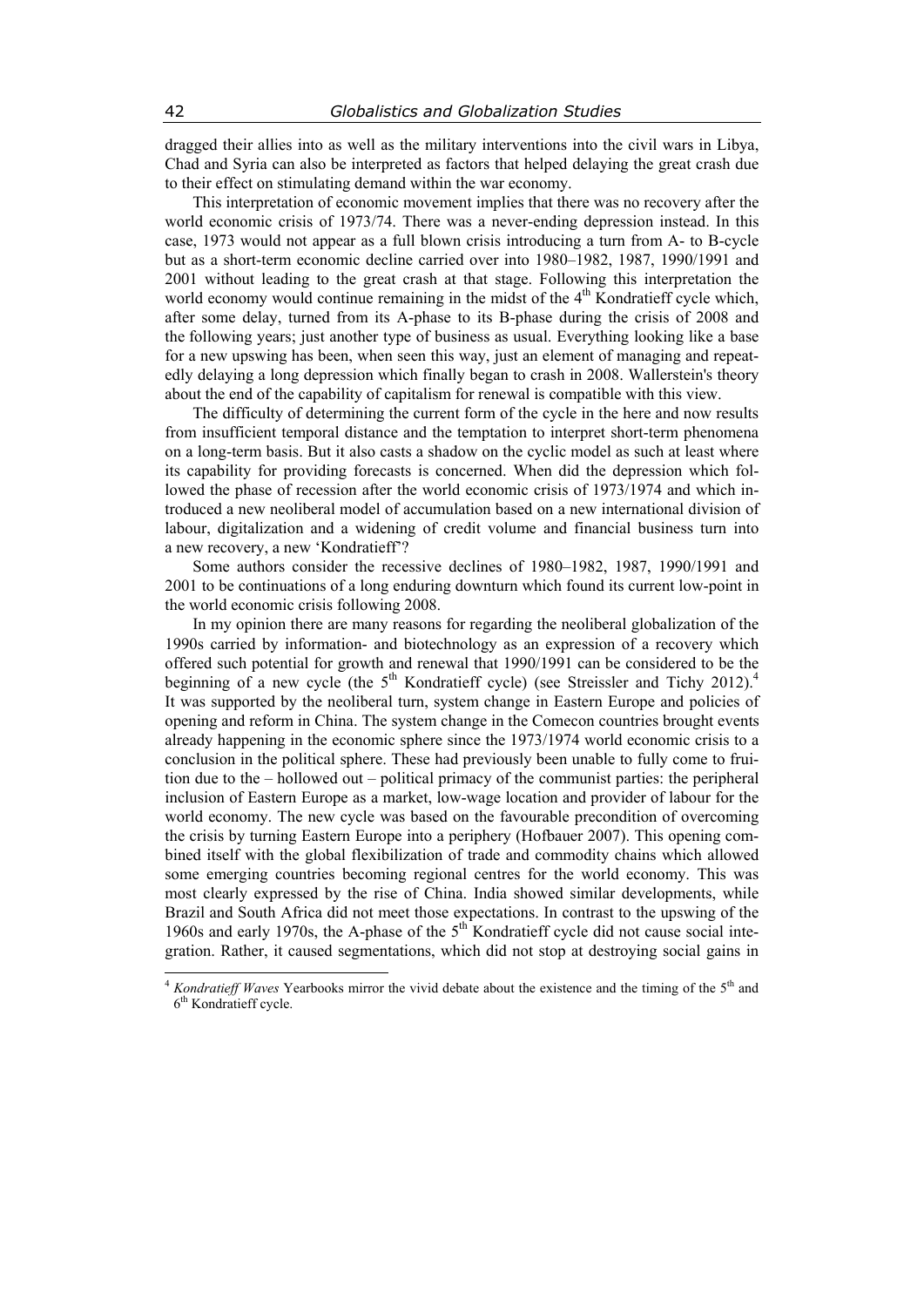the old cores. It was nevertheless associated with hope and a spirit of departure by many social groups, not least in the aspiring industrial states of Eastern and Southern Asia, Brazil and South Africa.

Eighteen years (1990/1991–2008) may seem like a very short time for a Kondratieff A-phase including recovery and prosperity. However, the upswing was able to feed from re-structuring that took place before 1991. Of course, it is also plausible that the state of the world economy does not allow for a new upswing in terms of stabilization immanent within the system, as is postulated by Samir Amin (1991) or Immanuel Wallerstein (1998). During previous crises, this necessity if not inevitability based on Marxist crisis theory provided leftists with hope time after time, that renewal on capitalist terms was completely excluded. In contrast, the long wave model can lead to viewing capitalism as a system capable of infinite renewal. It is de facto impossible to conclusively state today whether we were at the beginning of a new B-phase in 2008 which would lead to a new upswing after a phase of depression, or whether historical capitalism is in turmoil and decline as a social formation. In any case a change in the hegemonic cycle is to be expected, although there will be resistance to this.

## **7. Crisis as Fracture Zone**

The long wave model can be useful, even when we do not view crises in a deterministic way but as open-ended moments in which different forces in society advocate their strategies for solutions and societal models. It would make sense in this respect not to concentrate on the phase of prosperity in which the hegemony of unipolar rule only gives limited room for manoeuvre, but to take the crisis as a starting point for analysis.

At the turning point in historical development the following options can be played out:

Which paths for overcoming the crisis do arise from within the system?

 Which anti-systemic forces do articulate themselves in the moment of crisis via public criticism and social protest, and do they formulate demands and programmes towards more social justice?

 Which counter-forces do form to counter the anti-systemic forces for stabilizing the system in times of danger on the one hand and on the other hand to use instability for the implementation of authoritarian solutions?

 Another response to anti-systemic critique is achieved by re-directing criticism into reform, not leading to the overcoming but rather the renewal of the system to become the favoured option. Variant 4 thus fits into variant 1.

Table 3 illustrates these four variants with regard to the world economic crises of 1873, 1929, 1973/1974 and 2008. Restrictively one should add that this presentation uses the perspective of western industrial countries and of the hegemonic and counterhegemonic forces and active social movements in those countries.

|  |           |  |  | <b>Table 3.</b> Crisis as fracture point for systemic, anti-systemic and anti-anti-systemic |
|--|-----------|--|--|---------------------------------------------------------------------------------------------|
|  | movements |  |  |                                                                                             |
|  |           |  |  |                                                                                             |

| Crisis | Way out within                        | Anti-systemic | Anti-anti-     | Criticism of the system $>$                        |
|--------|---------------------------------------|---------------|----------------|----------------------------------------------------|
|        | the system                            | force         | systemic force | reform                                             |
| 1873   | Years following   Classic imperialism | Socialists    |                | Nationalists Parliamentary<br>and electoral reform |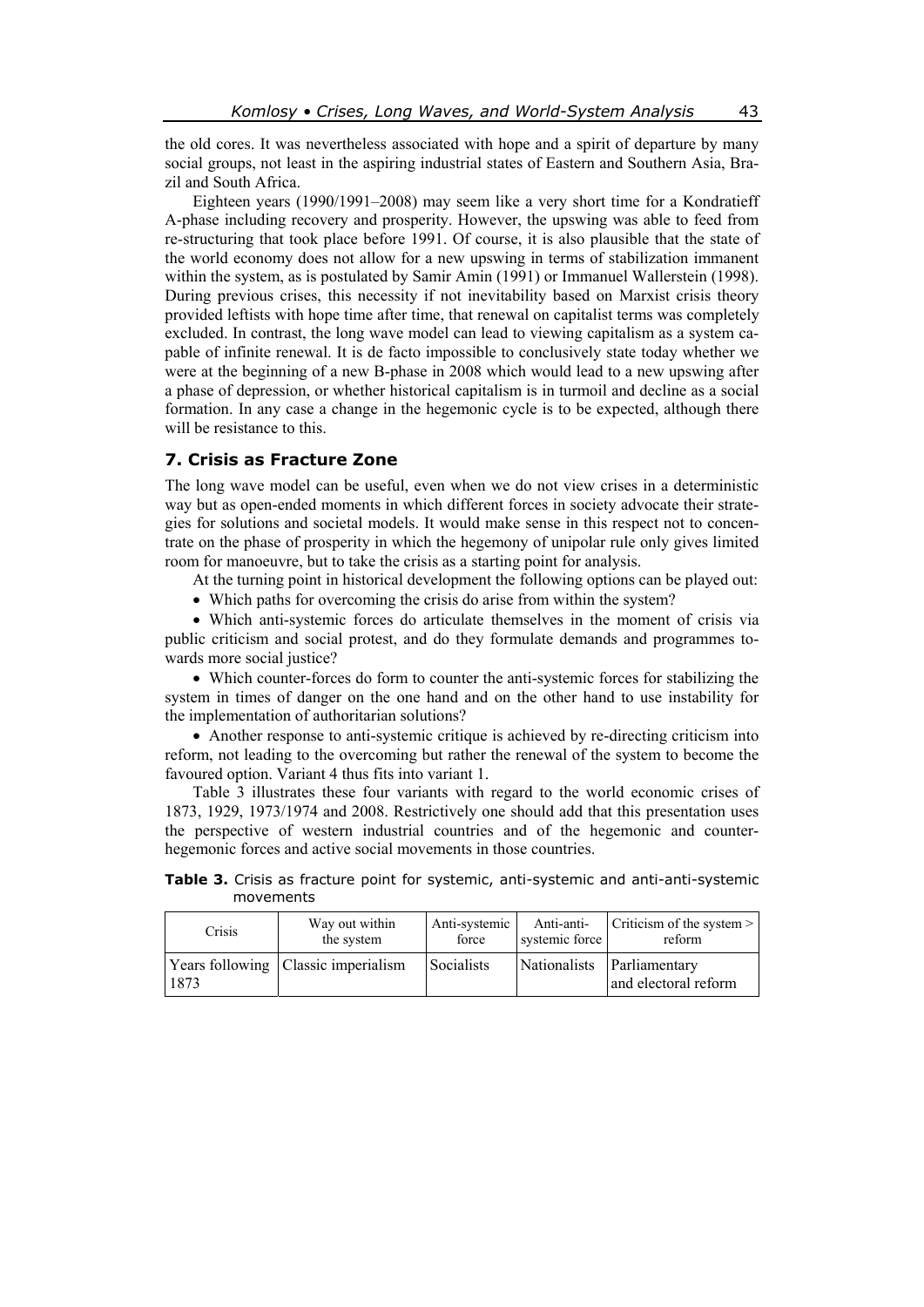### *Table 3 continued*

| Crisis                  | Way out within<br>the system                                                              | Anti-systemic<br>force  | Anti-anti-<br>systemic force | Criticism of the system $>$<br>reform                                             |
|-------------------------|-------------------------------------------------------------------------------------------|-------------------------|------------------------------|-----------------------------------------------------------------------------------|
| Years following<br>1929 | Stimulus programmes, Leftists<br>war                                                      |                         | <b>Fascists</b>              |                                                                                   |
| Years following<br>1973 | New international di-<br>vision of labour /<br>global commodity<br>chains, digitalization | New social<br>movements |                              | Co-optation of anti-<br>systemic forces and<br>their criticism into the<br>system |
| Years following<br>2008 | Global governance in<br>the name of free trade<br>instead of democratic<br>participation  | Various<br>uprisings    | New Right                    | Consumerist promise                                                               |

## **8. Crisis and Hegemonic Change**

When taking up the suggestion made by world-system analysis to combine economic cycles with hegemonic cycles there arise some questions often debated in the media: Against the background of China's rise as a global player, is there a turn from U.S. hegemony towards a new hegemon within the world system? Can a state, an alliance of states or a world region qualify as such and how this hegemonic change will occur? Can an analysis of previous tendencies be useful for a debate about questions about the future? Or does the continuation of old patterns prevent possibilities for creative solutions? The following considerations should therefore not be read as a forecast but rather as thought-games designed to help systematize and objectify the options on the basis of previous developments and ruptures.

The exhaustion of the American hegemonic cycle seems uncontested. The United States' decline was initiated by the revocation of the Bretton Woods system and the world economic crisis of 1973/1974. Since then we were able to observe how a declining hegemonic power behaves. It protects old privileges, activates old alliances (North-Atlantic, Pacific) and forms new alliances such as the tacit agreement with China, whose exportsurplus finances the US budget and current account deficit which means the US dollar can continue to act as reserve currency. Another symptom for declining power is military interventions to secure raw materials and regional interests and to use war to revive the economy.

At the same time the applicants for the replacement of the old hegemon move into position. The loudest voice formulating such claims comes from the European Union, which re-affirmed its aim to play a more substantial role as a 'global player' in the Lisbon treaty of 2007/2009. Other potential followers are China, eventually together with other larger emerging nations who are underlining the growing strength of the global south by participating at summits like the G20 as well as by developing South-South cooperation (*e.g.*, in the framework of BRICS).

An indispensable precondition for assuming a global leadership role is an economic base with a diversified economic structure and innovative, profitable companies allowing dominating lead sectors of growth, lead innovations and global value chains in the interest of local capital groups. A global hegemon has to be a core of the world economy at the same time. Each applicant will aim to develop regional integration in order to build cross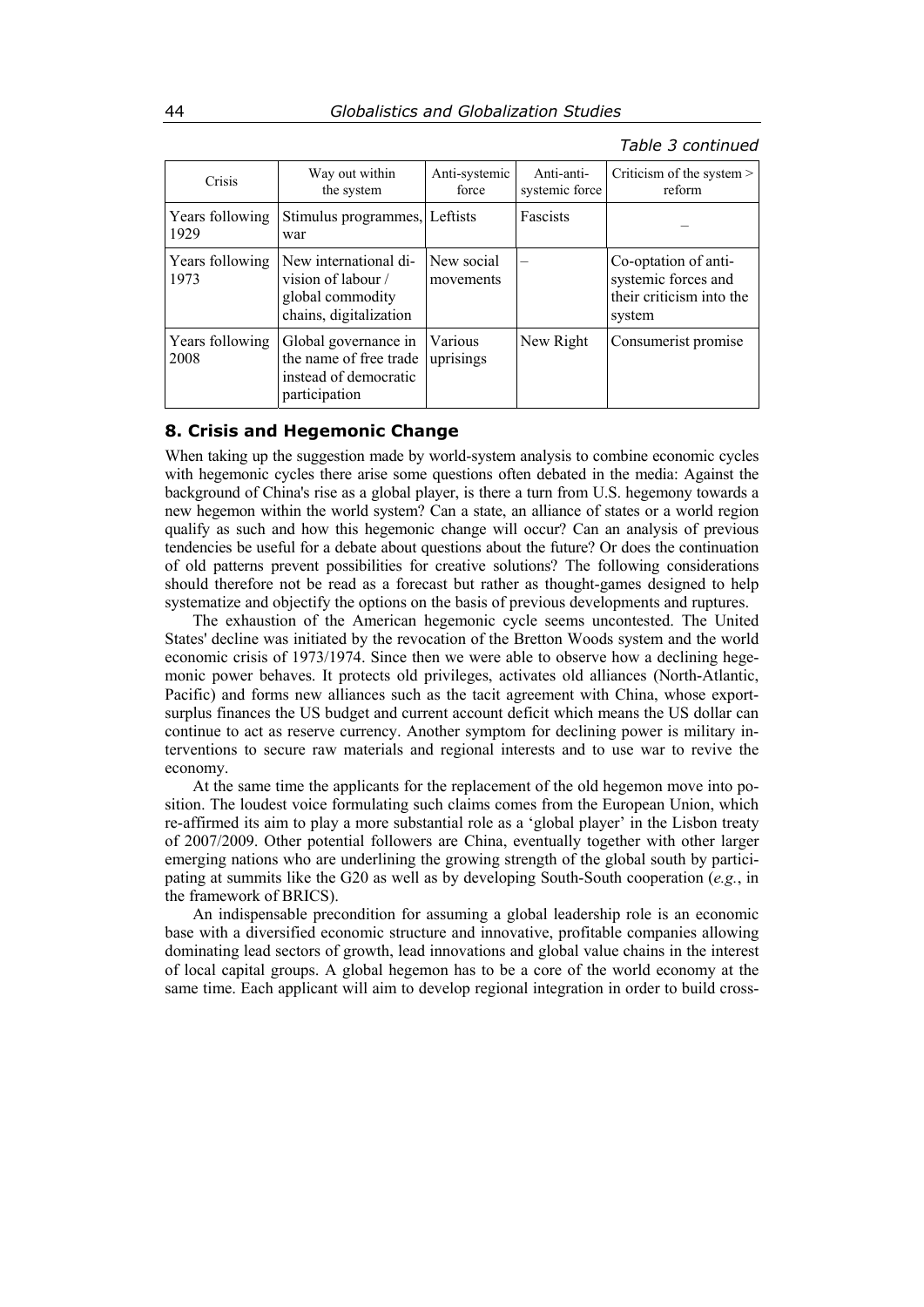regional competitiveness based on an expanding single market. We can observe such developments with the European Union, NAFTA and ASEAN.

At present we can also observe the attempts to build trading blocks that reach beyond existing regional integration projects, like the Transpacific Partnership Agreement (TPA) or the Transatlantic Trade and Investment Partnership (TTIP), both under the leadership of the United States. They are aiming at preventing China from increasing its global influence. They do face strong resistance from various sides, however. On the other hand, there are several regional cooperation and free trade zones in Africa, Latin America and on the territory of the former USSR. Which of these can successfully establish itself as a core of the world economy or even rise to becoming a hegemon?

The decline of the US hegemony was paralleled by the formation of the European Union as a supranational block. The advantage of a great and steadily expanding single market is based on the convergence of economic freedoms of capital, goods, services and labour, whilst the divergence in social, regional and tax policy enabled companies who are active across borders to capitalize on differences in wage, tax, and social welfare levels. The project which, in the form of the euro, brought about a candidate for the succession of the US dollar seems to currently be about to break up due to its immanent dynamics. Social and regional cohesion is put in danger by a growing polarization into centres and peripheries. The continued existence of the euro is put into question although massive amounts of government spending were used to stabilize banks and creditors. A larger integrated area involving Russia and other USSR successor states which could have lent more weight to Europe as a successor of the USA was only rudimentarily realized in projects such as the North Stream gas pipeline. It was strongly opposed from the new eastern European EU members who strengthened NATO. The failure of building a union with Russia has not only been rooted in a lack of will among the European Union but also in the dominance of US interests in maintaining global military leadership in a period of domestic and global economic and social decline. Therefore the US is obliging European NATO allies to confirm and support their leading role. This made cooperation with Russia on an equal level impossible. But it was also due to the implosion of Russian state power, which in the course of privatizing state assets transformed into an oligarchy, which put objectives of national economy on the back burner. Russia struggles to stabilize its economy and keep afloat as a regional power without being able to play a role in our thoughts about hegemonic succession. However, Russia deserves attention as a possible partner for Chinese projects to increase regional cooperation in Northeast Asia as well as along the so-called New Silk Road.

There are some indications that China, which evolved from being a developing nation in 1978 to becoming the largest, at first – and in many ways for the foreseeable future – 'extended' workshop of the world since the beginning of the A-phase during the 1990s, could work itself up to becoming an economic core (see Komlosy 2011a: 73–104; 2012b: 45–59). And that China was able to develop its own strategy for growth and innovation in the face of the peripheralization pressure emanating from its integration as a cheap labour location at the labour intensive end of the global commodity chain was due to its size, its huge, ready and disciplined population full of hope for and motivated by a possibility of social advancement as well as the regulating hand of state- and party-leadership. While costs for investors were kept low, protests were repressed and workers' hopes put off to the future, political specifications ensured that profits from industrial foundations and contract production did not only favour foreign investors but also strengthened the capital base and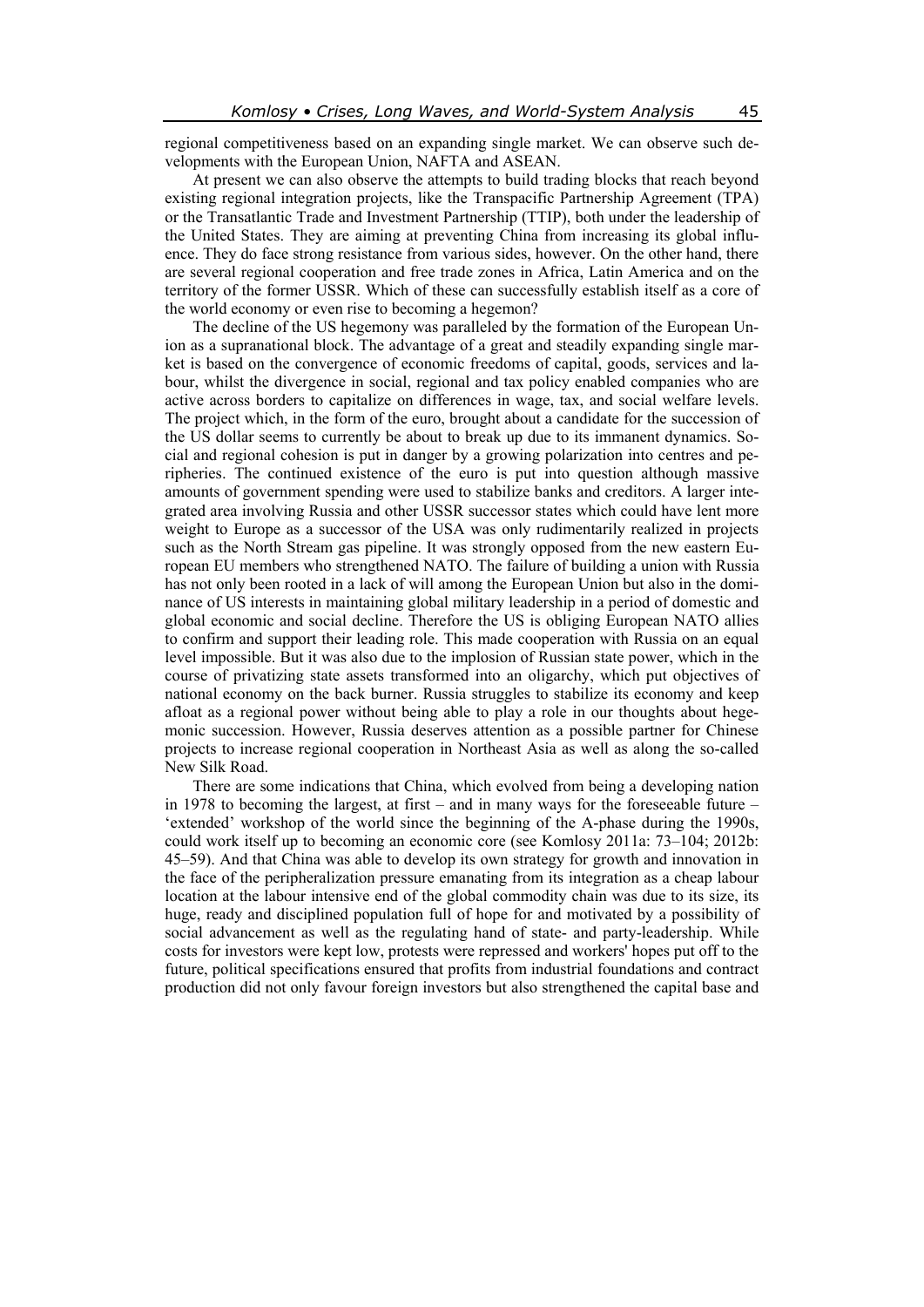know-how of companies as well as the qualifications of workers. Domestic consumption by the broad masses was shelved in favour of national economic capital accumulation, which could be regarded as a strategic effort to develop global hegemony. By providing a good service in stabilizing the debt ridden USA China positioned itself as a power already playing a role in the global struggle for hegemony although it does not fulfil any of the economic, political and social preconditions necessary for this. Since the middle of the first decade and even more so since the beginning of the economic crisis during the years following 2008 which made visible the fragility of export earnings, the Chinese government set course on an economic policy designed to strengthen value adding intensive sectors and science, to develop control functions within global commodity chains and to strengthen domestic demand. This is combined with improving social rights of workers and including wide spread undeveloped parts of central China into the industrialization programme. Thus, China carries out an integration process within its borders, which shows some parallels with EU integration. It activates the potential of a greater area characterized by huge differences in levels of development. Extended workshops are being transferred into the central areas while coastal areas are becoming concentrated global centres with company headquarters, research and development sites, high-ranking services and strong purchasing power. There is a risk that social polarization inherent in this process can increase social tensions – including the potential for ethnicization – which could be a precursor for a crisis of the state. On the other hand, material living conditions of most people are on a much lower level and it is most likely that people are willing to suffer hardships for social advancement. Another resort to better the Chinese position within the international division of labour is provided by surrounding developing nations who gladly take up the supply orders for 'global buyers' which disproportionally went to China especially after the Multi Fibre Arrangement ran out in 2004 (Komlosy 2011a: 83). When China is moving up the commodity chain by taking over high end and logistic control, it is on the way to take up the position of a regional centre. China has been involved in regional integration with neighbouring countries for a few years now. The acquisition of companies in strategically vital industry and worldwide infrastructure sites, the securing of spheres of influence, the buying of agricultural fields to compensate for a lack of food resource capacities in Africa provide proof for the intent to become a global world economic centre. The current transitional phase hardly allows for separating economic ambitions from geopolitical ones. Should China succeed in consolidating itself as an economic centre, which could grow into the role of a hegemonic power in the long term, the continuation of historical capitalism would be guaranteed. As predicted by André Gunder Frank and others, the epicentre of global lead processes would shift to East Asia, which could once more take up the leading role played by this region from the fourteenth until the eighteenth century (Frank 1998). Continuity does not at all have to mean more of the same but could go along with an adaptation to Asian values and attitudes, which could develop pressure and serve as an example to follow and a lead culture for other world regions. The combination of capitalism with political democracy as was characteristic for the cores of the world economy during the time of British and US-American hegemony could change towards a more authoritarian capitalism, which does not rely on democratic elections but on 'social harmony'. The fact that this combination would look different within the – Asian – core than in regions who would have these values forced upon them by virtue of being peripheries or semi-peripheries would not make a fundamental difference to the method of cores having the power to determine the discourse as has been practised so far.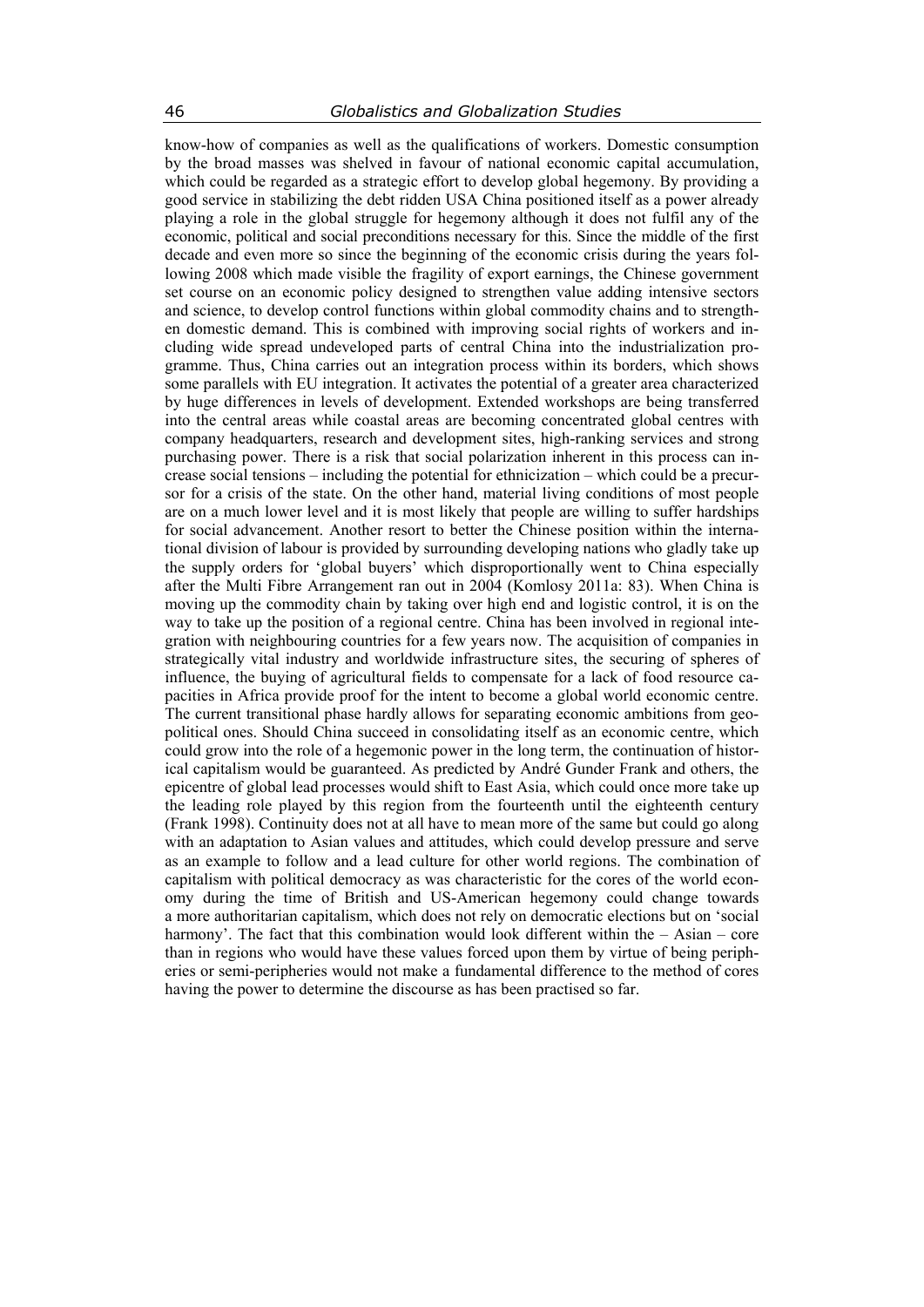It is not at all certain that this scenario will come into fruition. Previous experiences would suggest that the path towards this goal will move through further Kondratieff cycles allowing the rising hegemon to develop its specific leadership qualities. Hegemonic maturity would probably only be achieved by the middle of the twenty-first century. It cannot be excluded that the road to that point would be plastered with regional and maybe even globally escalating wars. These can be defensive and assertive battles waged by the old hegemonic power and its allies. The worsening regional conflicts in the Pacific, where the  $USA - still the dominant military power - has recently begun concentrating its military$ potential confirm this. At the same time military clashes with neighbours trying to prevent a Chinese hegemon as well as competing applicants for hegemony have to be deemed possible. The peaceful US-Chinese symbiosis in which China supported the old hegemon by buying US government bonds cannot be kept up under these conditions. The Chinese programme to strengthen its domestic market as well as stated US government aims of reindustrialization point towards the end of the cooperation which has carried the  $5<sup>th</sup>$  Kondratieff A-phase.

It may happen that there will not be any new hegemons. From an optimistic view this could mean a multipolar, peaceful equilibrium. When interpreted pessimistically, this may mean permanent instability and threat of war. If there is no cyclical renewal of capital accumulation in a crisis just getting endlessly worse this could be connected to an end of historical capitalism as predicted by Immanuel Wallerstein. He calls on social movements to shape this upheaval in the spirit of social justice, so that it can be as peaceful as possible, on equal terms and as egalitarian as possible.

*The article was translated from German by Christian Bunke* 

#### **References**

- **Amin, S. 1991.** *L'Empire du chaos. La nouvelle mondialisation capitaliste.* Paris: L'Harmattan.
- **Amin, S., Arrighi, G., Frank, A. G., and Wallerstein, I. 1982.** *Dynamics of Global Crisis.* New York – London: Monthly Review Press.
- **Arrighi, G. 1994.** *The Long 20th Century. Money, Power, and the Origins of Our Time*. London – New York.
- **Bornschier, V., and Lengyel, P. 1992.** *Waves, Formations and Values in the World System.*  New Brunswick, N. J.: Transaction Publishers.
- **Frank, A. G. 1998.** *Re-Orient. Global Economy in the Asian Age*. Berkeley London: University of California Press.
- **Fröbel, V., Heinrichs, J., and Kreye, O. 1977.** *Die neue internationale Arbeitsteilung.* Reinbek bei Hamburg: Rowohlt.
- **Galbraith, J. K. 2009.** *Der große Crash 1929. Ursachen, Verlauf, Folgen*. München.
- **Gereffi, G. 1994.** The Organization of Buyer Driven Commodity Chains: How US Retailers Shape Overseas Production Networks. In Gereffi, G. and Korzeniewicz, M. (eds.), *Commodity Chains in Global Capitalism*. Westport, CT.
- **Grinin, L. E., Devezas, T. C., and Korotayev, A. V. (Eds.) 2012.** *Kondratieff Waves: Dimensions and Perspectives at the Dawn of the*  $21^{st}$  *Century.* Volgograd: 'Uchitel' Publishing House.
- **Grinin, L. E., Devezas, T. C., and Korotayev, A. V. (Eds.) 2014.** *Kondratieff Waves. Yearbook.* Volgograd: 'Uchitel' Publishing House.